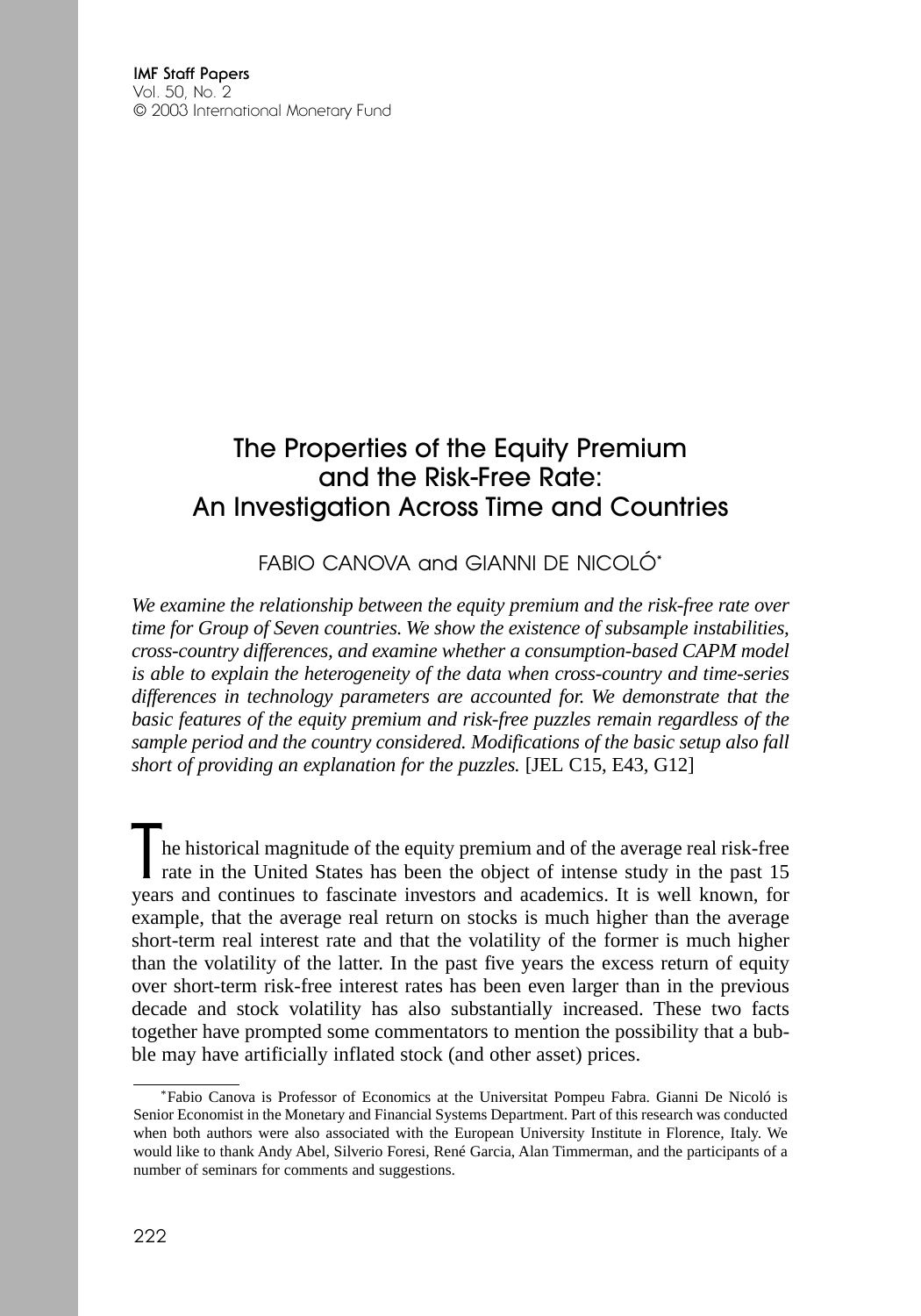Economists have struggled to try to understand these patterns and to identify the fundamentals that have caused movements in stock returns (and the equity premium) over time. Since the seminal work of Mehra and Prescott (1985) many authors, including Reitz (1988), Weil (1989), Labadie (1989), Epstein and Zin (1990), Constantinides (1990), Mankiw and Zeldes (1991), Cecchetti, Lam, and Mark (1993), and Campbell and Cochrane (1999), have modified a basic consumptionbased CAPM model to account for the wide discrepancy in the properties of data simulated by the model and the actual U.S. data. The existing literature, thoroughly surveyed by Kocherlakota (1996) and Campbell (1999), has however overlooked several empirical issues that may be useful in understanding the extent and the dimensions of the "puzzle" and in formulating suitable models capable of explaining the relationship between returns on equities and the risk-free rate.

First, apart from Campbell (1999), the relationship between the equity premium and the risk-free rate has been documented almost exclusively for the United States, and evidence from other countries has been disregarded. Second, the historical features of the equity premium and of the risk-free rate have changed over time (see, for example, Mehra and Prescott, 1985, p. 147). One might wonder whether the choice of sample period would influence our perception of the economic relevance of the phenomenon and whether considering data that is more homogeneous—say, only post-WWII or post-1970 data—might change the features of the relationship. Indeed, Jagannathan, McGrattan, and Scherbina (2000) provide evidence of a significant decline of the U.S. equity premium in the past three decades.

The task of this paper is twofold. First, we characterize the relationship between equity premium (EP) and the risk-free rate (R) in the Group of Seven (G-7) countries, using quarterly data from 1970 onward. The G-7 countries as a block are large in world financial markets (the total value of their stock and T-bill markets exceeds 70 percent of the world market) and their economies are sufficiently homogeneous and developed to make the comparison meaningful. Second, we want to know whether a standard consumption-based CAPM model can account for the time variations and the cross-country differences present in the data. In this respect, examining cross-country and cross-time variations in the distribution of the (EP, R) pair offers a much more challenging term of comparison for judging the validity of existing theories.

The remainder of the paper is organized in four sections. Section I documents the properties of the two variables for the United States, Canada, United Kingdom, Japan, Italy, Germany, and France for four samples (1971:1–1999:3, 1971:1–1980:4, 1981:1–1990:1, and 1991:1–1999:3). For each country we present sample estimates of the first two moments and of the autoregressive coefficient of (EP, R), and we examine whether estimates are stable across time and similar across countries. We show that there are important differences in the mean and in the standard deviation of the two variables both across time within countries and across countries for a given sample period. Rolling estimates of the moments of the two variables indicate the presence of somewhat similar patterns of time variations across countries. Heterogeneities in the mean of the risk-free rate appear to be related to time changes and cross-country differences in the distributional properties of the inflation rate. Variations across time in the equity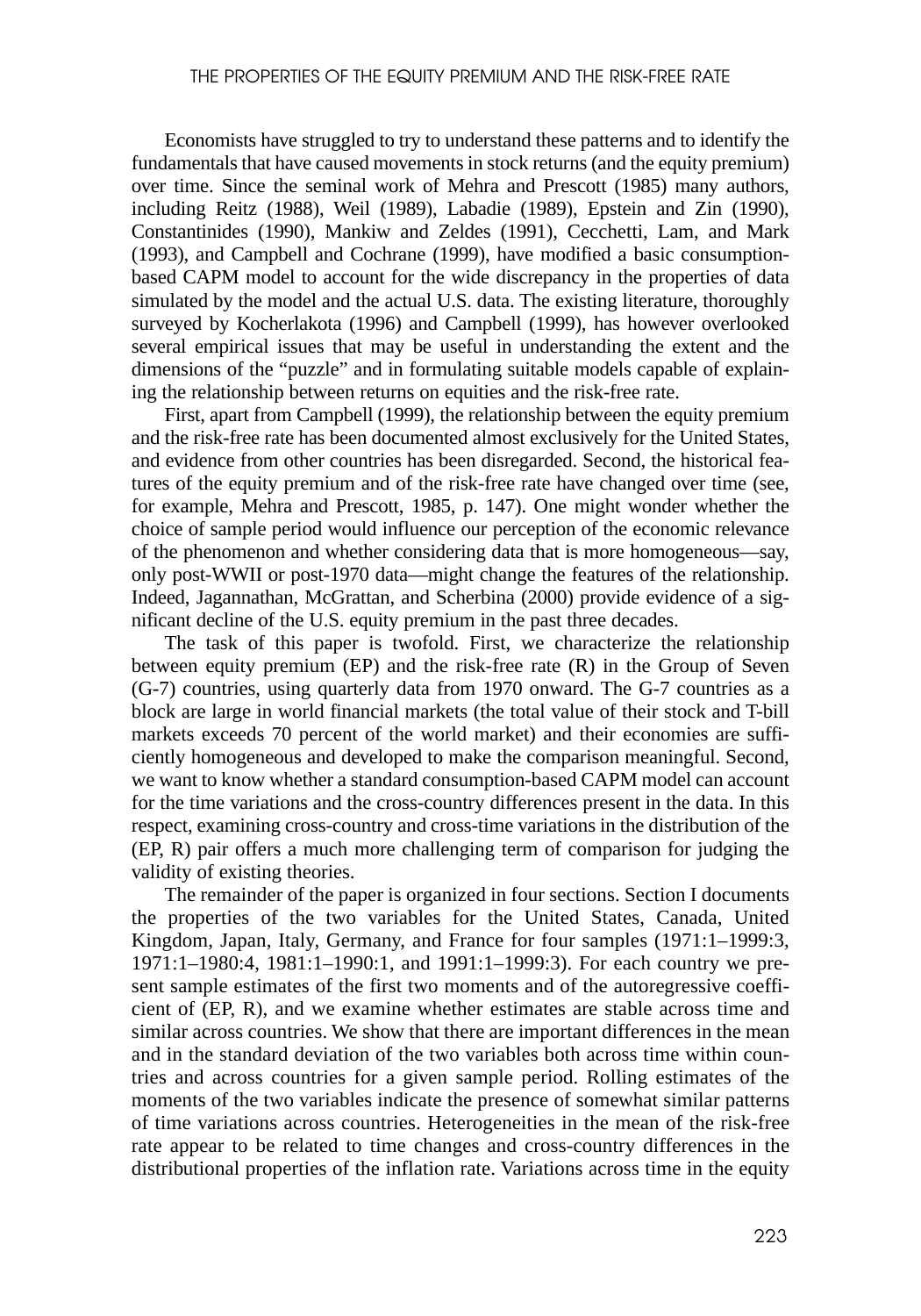premium, on the other hand, are due equally to changes in the properties of equity returns and of the risk-free rate.

In Section II we briefly summarize the features of the model we will use to explain the cross-country and the cross-sample evidence. We highlight the relationship between the parameter of the model and the moments of the equity premium and the risk-free rate. Following Mehra and Prescott (1985), we are interested in knowing what kind of preference parameters are necessary to match the moments of the mean equity premium and the mean risk rate across countries and across subsamples. Moreover, following Hansen and Jagannathan (1991), we are interested in estimating the variability of the implicit discount factor needed to match Sharpe ratios in each country and each sample period.

Section III describes the results. We find that the risk aversion parameter and the implicit rate of time preference needed to match the mean of the actual  $(EP, R)$ pair are within economically unreasonable ranges both across countries and across time. We also show that in all countries and all sample periods the variability of the implicit discount factor substantially exceeds the variability of the discount factor used by the model (a power function of consumption growth) and this is the reason for the poor match in the dimensions examined.

In Section IV we discuss modifications of the basic model that aim to increase the variability of the discount factor of the model. We consider allowing for heteroscedasticity in the driving forces (as in Kandel and Stambaugh, 1990; or Canova and Marrinan, 1993), for the presence of inflation effects (as in Labadie, 1989), for leverage (as in Benninga and Protopapadakis 1990; or Kandel and Stambaugh, 1991), for non-expected utility functions (as in Epstein and Zin, 1990; or Weil, 1989), and argue that none is able to improve the performance of the model in the dimensions examined. Finally, we examine whether time variations in risk are able to improve the performance of the model (as in Campbell and Cochrane, 1999). We find that the implicit "stock of habit," which we derive from our rolling estimates of the risk aversion coefficient, has time-series properties that are inconsistent with those of aggregate per capita consumption, therefore implicitly denying the usefulness of this route to solve the puzzle.

Overall, our results suggest that the (EP, R) puzzle is worse than commonly thought: it exists regardless of the country and may worsen with the sample period used. Moreover, none of the modifications that the literature has suggested for increasing the variability of the discount factor in the asset pricing equation appear to deliver time-series properties of the model close to those of the existing data.

### I. The Properties of the Equity Premium and the Risk-Free Rate

This section documents the time-series properties of the (EP, R) pair for the United States, Canada, United Kingdom, Japan, Italy, Germany, and France for the period 1971:1–1999:3 and for three subperiods (1971:1–1980:4; 1981:1–1990:4; 1991:1–1999:3). The subperiod division is somewhat arbitrary but the break point is chosen keeping in mind the behavior of inflation during the three subperiods. Garcia and Perron (1991) show that the real risk-free rate in the United States reached a breaking point in 1981 due to changes in Fed policies. Because after that date real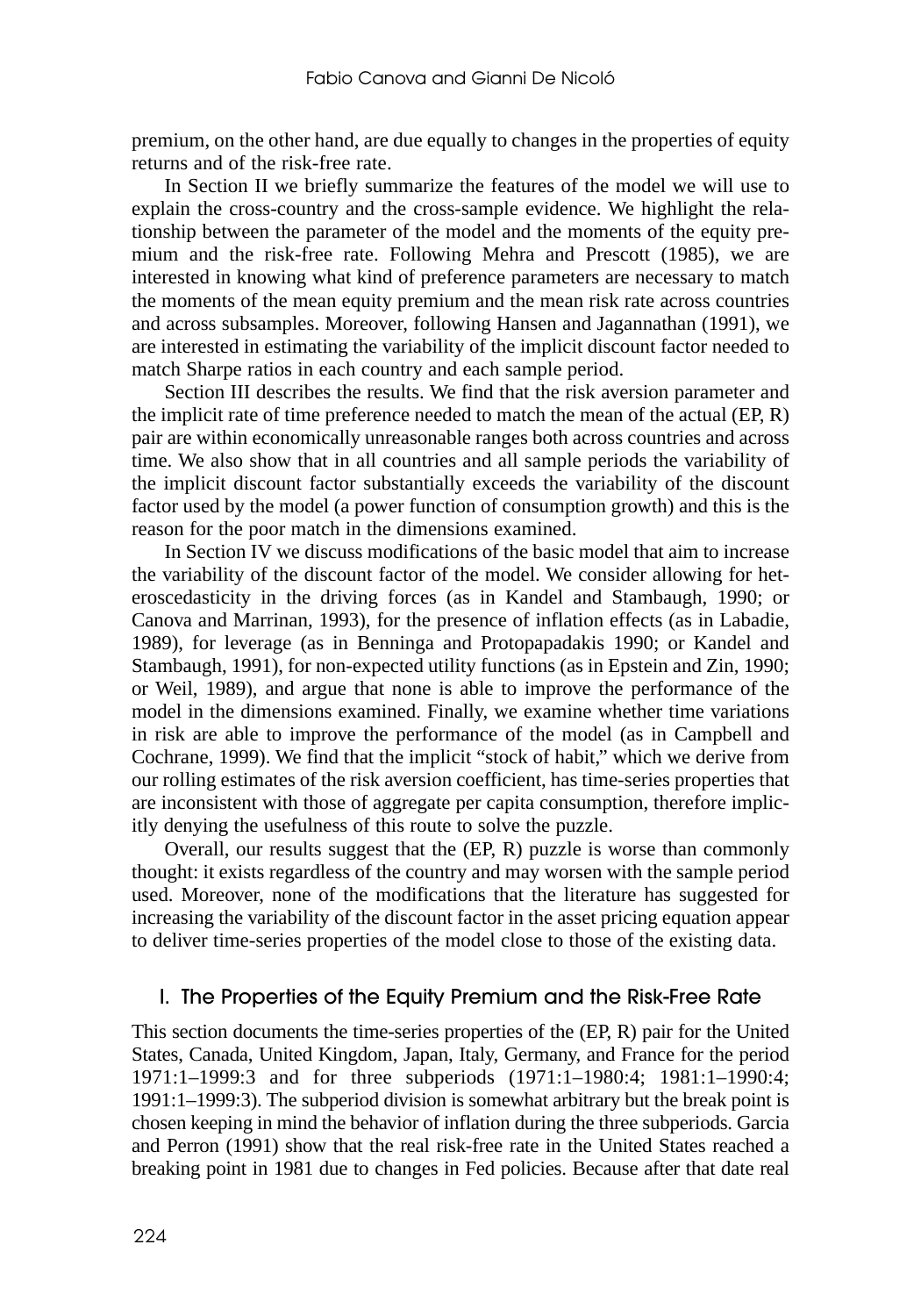rates moved to a higher mean level all over the world, it is likely that this date is also important for the other G-7 countries. Moreover, in the 1990s inflation declined substantially in all countries and nominal interest rates dropped around the industrialized world. In computing both the real equity premium and the real risk-free rate we use the domestic CPI and calculate returns in local currencies. Substitution of the GNP deflator for the CPI leaves the results qualitatively unchanged. Later on, we will discuss results obtained converting foreign returns to U.S. dollars. The definition of the variables used to construct the equity premium, as well as the other relevant data for our analysis, are essentially those used by Campbell (1999). Morgan Stanley Capital International National Price and Gross Return indices in local currency are used to compute stock returns, whereas inflation, consumption data, and short-term interest rates are taken from International Financial Statistics and Organization for Economic Cooperation and Development databases.

Table 1 presents estimates of the mean, standard deviation, and AR(1) coefficient for the (EP, R) pair for the four samples under consideration and for each of the seven countries. Returns on both stocks and risk-free securities are computed for a three-month holding period, and means and standard deviations are annualized. Two aspects of the table deserve attention. First, the moments of both variables display large variations across countries and this is true even for more financially integrated countries like the United States, Canada, Germany, France, and Italy. The mean of the equity premium for the full sample ranges from 2.26 (for Canada) to 5.68 (for the United States). The mean of the risk-free rate ranges from 1.38 (for Japan) to 3.13 (for Germany). In all cases, means are significantly different from zero. Note that the means of the two variables in the United States are approximately of the same magnitude as those produced using annual data by Mehra and Prescott (1985) for the 1880–1978 period and by Bonomo and Garcia (1993) for the sample 1889–1987 period. The standard deviation of the equity premium is large, ranging from 16.76 in the United States to 27.08 in Italy, while standard deviations of the risk-free rate are smaller but there are significant variations across countries, with the United States at the lower end (1.61) and the United Kingdom at the upper end (3.05). There is no significant evidence of serial correlation in the equity premium series in any of the countries. However, The AR(1) for the risk-free rate ranges from 0.28 for Germany to 0.72 for France and in five of the seven countries is significantly different from zero.

Second, large time variations of moments are evident across the subsamples. For example, the mean of the equity premium is steadily increasing across subsamples in the United States, Germany, United Kingdom, France, and Italy; in Canada it decreases in the second and increases in the third subsample, while in Japan the opposite occurs. The time-series behavior of the mean of the risk-free rate is more similar across countries: it increases everywhere in the 1980s and then declines in the 1990s. The standard deviations of both variables also change over time but variations appear to be smaller in magnitude than those observed in the mean of the variables. Notice that the variability of the equity premium steadily decreases over time in the United States and the United Kingdom, while in the other five countries it increases in the second subsample and decreases afterwards. The variability of the risk-free rate is first decreasing in the 1980s and increasing in

225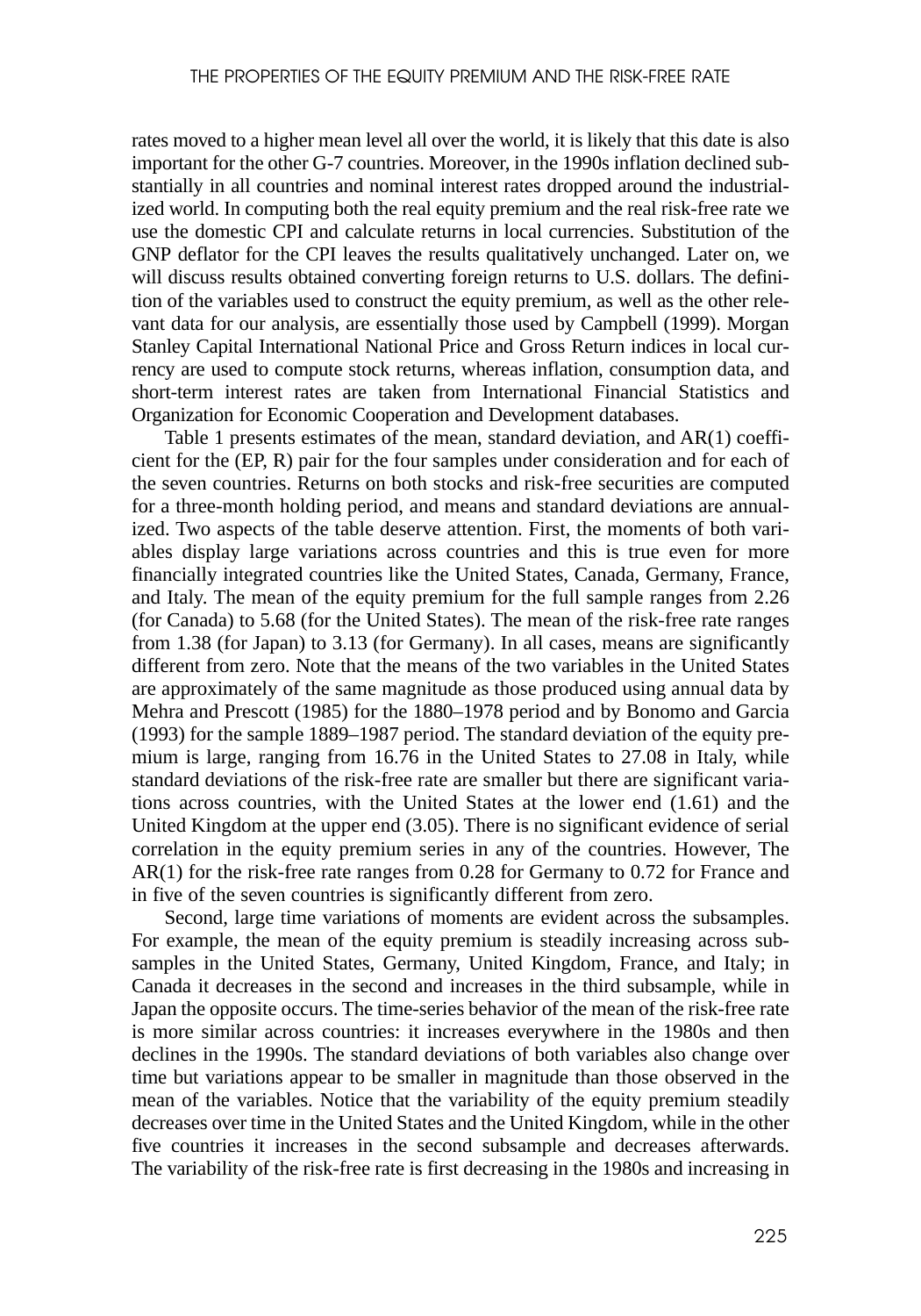|                      |                                                                                                                                                                                                                                                                                                                                                                                                                                                                          | 1971:1-1999:3             |                            |                             | 1971:1-1980:4              |                              | 1981:1-1990:4            | 1991:1-1999:3                |                        |
|----------------------|--------------------------------------------------------------------------------------------------------------------------------------------------------------------------------------------------------------------------------------------------------------------------------------------------------------------------------------------------------------------------------------------------------------------------------------------------------------------------|---------------------------|----------------------------|-----------------------------|----------------------------|------------------------------|--------------------------|------------------------------|------------------------|
| Country              |                                                                                                                                                                                                                                                                                                                                                                                                                                                                          | EP                        | $\approx$                  | EP                          | $\approx$                  | EP                           | $\approx$                | ÊP                           | $\approx$              |
| <b>United States</b> | Mean<br>$\frac{\text{Mean}}{\text{AR}(1)}$                                                                                                                                                                                                                                                                                                                                                                                                                               | 16.76<br>0.05<br>5.68     | $1.61$<br>$1.49$<br>0.57   | 19.14<br>$-0.03$            | $0.78$<br>$1.23$<br>$0.28$ | 17.48<br>0.03<br>4.69        | 1.26<br>0.17<br>3.89     | 13.84<br>11.66<br>-0.17      | 0.17<br>1.95<br>0.77   |
| Japan                |                                                                                                                                                                                                                                                                                                                                                                                                                                                                          | 3.63<br>21.57<br>$0.01\,$ | $1.38$<br>$2.18$<br>$0.43$ | 4.19<br>0.15<br>19.82       | 2.79<br>0.34<br>$-0.81$    | 8.27<br>24.61<br>$-0.21$     | 3.80<br>1.25<br>0.00     | $0.18\,$<br>$-2.33$<br>20.12 | 1.34<br>1.33<br>0.31   |
| Canada               | $\begin{array}{l} \text{Mean} \\ \text{SD} \\ \text{A}\text{R}(1) \\ \text{Mean} \\ \text{Mean} \\ \text{Mean} \\ \text{Mean} \\ \text{Mean} \\ \text{Mean} \\ \text{M} \\ \text{Mean} \\ \text{M} \\ \text{M} \\ \text{M} \\ \text{M} \\ \text{M} \\ \text{M} \\ \text{M} \\ \text{M} \\ \text{M} \\ \text{M} \\ \text{M} \\ \text{M} \\ \text{M} \\ \text{M} \\ \text{M} \\ \text{M} \\ \text{M} \\ \text{M} \\ \text{M} \\ \text{M} \\ \text{M} \\ \text{M} \\ \text$ | 17.46<br>2.26<br>$0.08\,$ | 2.95<br>1.82<br>0.67       | 4.22<br>0.12<br>17.31       | $-0.16$<br>$1.65$<br>0.45  | 0.15<br>19.90<br>$-3.67$     | 1.03<br>5.67<br>0.37     | 14.43<br>$-0.22$<br>6.64     | 3.70<br>0.20<br>1.21   |
| Germany              |                                                                                                                                                                                                                                                                                                                                                                                                                                                                          | 3.19<br>20.08<br>$0.02\,$ | 3.13<br>0.28<br>1.51       | $-4.10$<br>16.66<br>$-0.06$ | 2.14<br>1.84<br>0.24       | 24.36<br>5.95<br>$0.08\,$    | 0.99<br>4.15<br>0.31     | 9.08<br>18.33<br>$-0.09$     | 3.17<br>1.40<br>0.23   |
| France               |                                                                                                                                                                                                                                                                                                                                                                                                                                                                          | $4.12$<br>22.95<br>0.03   | 1.66<br>0.72<br>2.91       | $\frac{-1.86}{22.66}$       | $-0.30$<br>$1.15$<br>0.25  | 5.37<br>26.64<br>0.04        | 5.06<br>$1.03$<br>$0.22$ | 18.32<br>10.03               | 4.40<br>1.21<br>0.71   |
| Italy                |                                                                                                                                                                                                                                                                                                                                                                                                                                                                          | $\frac{0.17}{27.08}$      | 0.66<br>2.89<br>2.61       | $4.91$<br>$27.42$<br>0.01   | $-2.49$<br>0.04<br>2.17    | $-0.38$<br>29.66<br>$0.08\,$ | 6.23<br>1.38             | 6.62<br>23.85<br>$-0.01$     | 0.58<br>5.22<br>1.41   |
| United Kingdom       | $\begin{array}{c} \text{Mean} \\ \text{SD} \\ \text{AR(I)} \end{array}$                                                                                                                                                                                                                                                                                                                                                                                                  | $\frac{5.15}{21.42}$      | $3.05$<br>0.47<br>1.58     | $\frac{1.75}{27.82}$        | $-3.29$<br>3.50<br>0.19    | 19.34<br>$-0.05$<br>6.21     | 4.03<br>1.75             | 13.70<br>8.13                | 3.85<br>$1.20$<br>0.47 |

# Fabio Canova and Gianni De Nicoló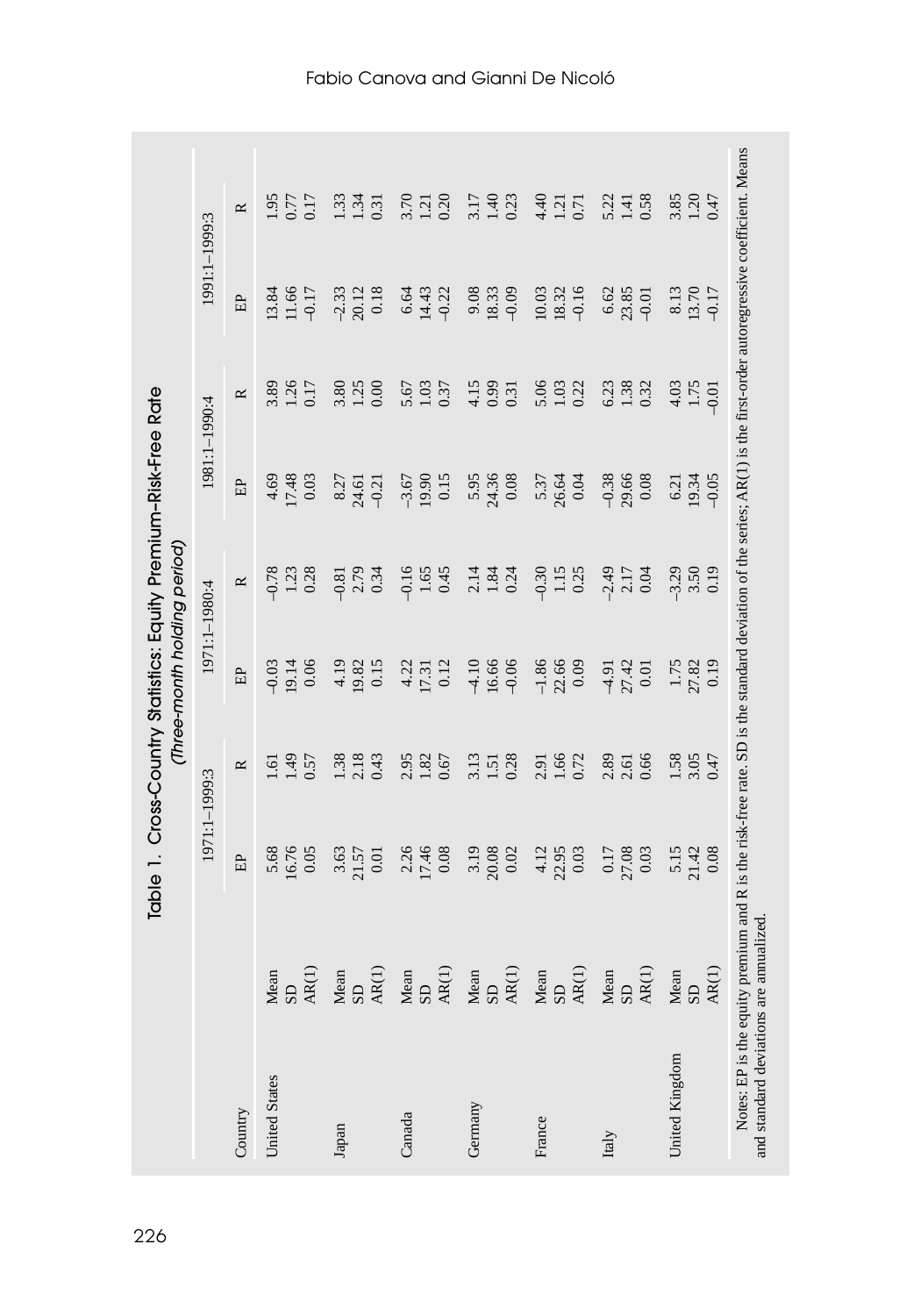the 1990s in Germany, Canada, Japan, France, and Italy while for the United States and the United Kingdom the opposite occurs. The AR(1) coefficient of both variables displays very little variation in the first two subsamples and it increases in absolute value in the third subsample. Consistent with the characterization offered by some authors (e.g., Blanchard, 1993), we find that real equity returns and the real risk-free rate do not significantly move together over subsamples. The correlations of these two variables range from –0.43 to 0.22 in the first subsample and only the (negative) values for Germany and the United Kingdom are significant—from  $-0.24$  to 0.10 in the second subsample and from  $-0.48$  to 0.29 in the third subsample—and the (negative) values of Canada, France, and Italy are significant. Apparently, real equity returns and the real risk-free rate have amplitude movements across subsamples that are, in many instances, very similar.

To obtain a deeper understanding of the time variations in the distribution of the two variables, we compute rolling moments using a ten-year window. We present the results graphically in Figures 1–3, which plot, respectively, the means, the standard deviations, and the AR(1) coefficients for the seven countries. The dates in each graph refer to the end of the sample period used (i.e., 1985:4 indicates that moments are computed using the sample 1976:1–1985:4). The three figures confirm the initial impression, or pervasive time variations. The mean of the equity premium steadily increases in the United States, Germany, and France; in the United Kingdom it declines after an initial jump, while in Italy and Canada there are periods (1973–1985 for the former and 1980–1990 for the latter) when the mean of the equity premium was negative. Also, consistent with a priori expectations, the mean of the equity premium in Japan is negative throughout the 1990s. The mean of the risk-free rate increases up to the beginning of the 1990s and then declines, and this pattern is approximately the same in every country.

The standard deviation of the equity premium displays a trend decline in the United States, Canada, and Italy; a sharper decline around 1985 in the United Kingdom; and large variations with no trend change in France. For Germany and Japan, two countries with severe economic problems in the past ten years, the standard deviations of the equity premium increased in the 1990s. The standard deviation of the risk-free rate displays similar features across countries: there is a trend decline in the United States, Japan, and Canada; a hump followed by a decline in the United Kingdom, France, and Italy; and in Germany the variability increased in the 1990s approximately to the level existing in the 1970s and its trend mirrors the one in the standard deviation of the equity premium.

Finally, the AR(1) coefficient for the equity premium starts positive but becomes negative in the United States, Canada, Japan, and the United Kingdom in these latter two countries persistently so—while for the other three countries there are large variations but no discernible trend. The  $AR(1)$  coefficient for the risk-free rate has similar time variations across countries—a decline in the 1980s after a peak in the 1970s. However, while in the United States and Canada the pattern continues in the 1990s, in the other five countries the AR(1) coefficient shows a positive trend with sharp increases noticeable in Italy and France.

In sum, it appears that the mean of the equity premium is increasing over time in at least four of the seven countries. Its variability is decreasing (except in Japan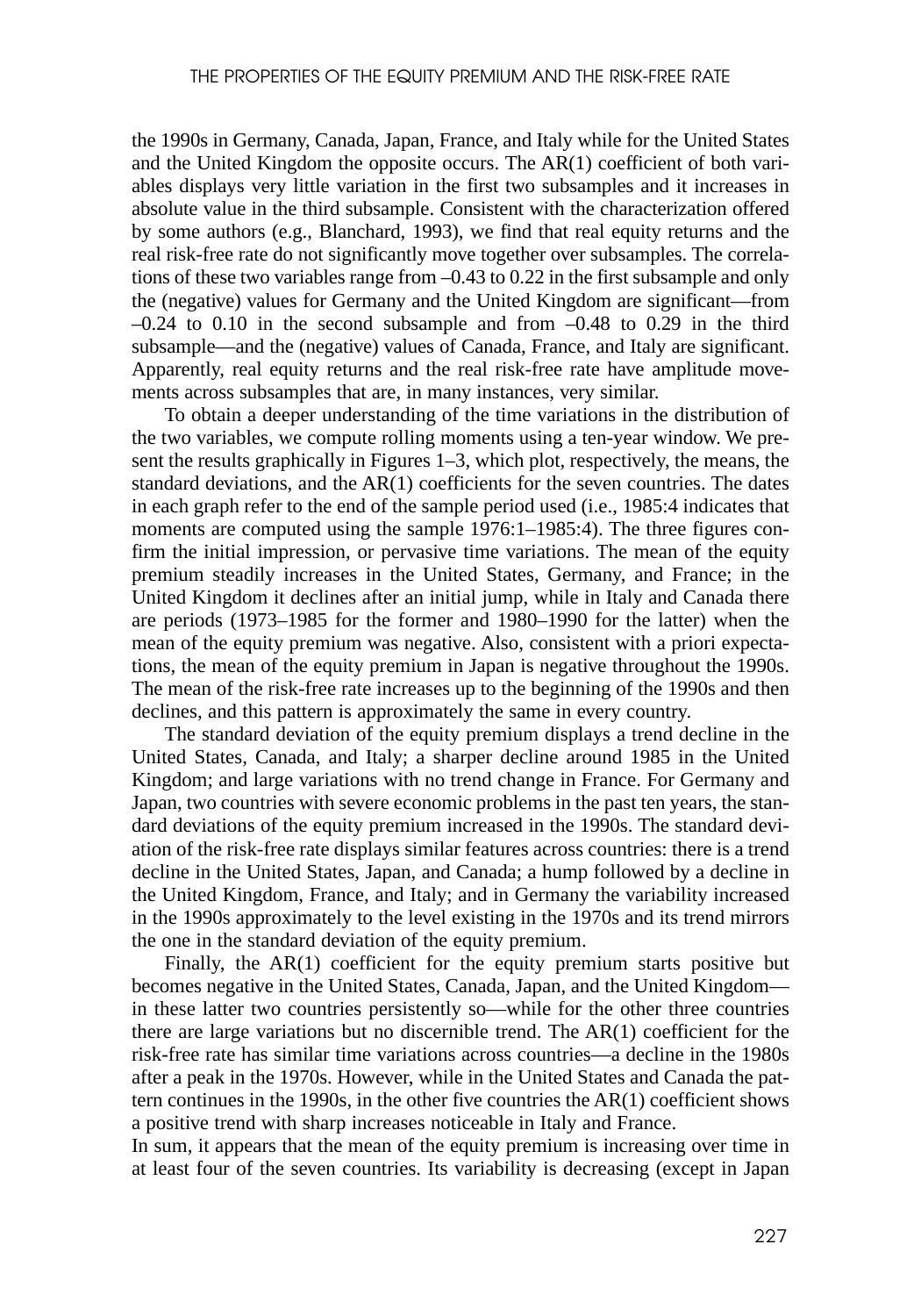

and Germany) and some mean reversion appears in the latter part of the sample in several countries. The distribution of the real risk-free rate, on the other hand, is strongly and significantly negatively linked to the behavior of inflation. In fact, the correlation between inflation and the real risk-free rate is on average equal to  $-0.65$  for the full sample,  $-0.73$  in the first subsample,  $-0.62$  in the second subsample, and –0.52 in the third subsample. Overall, the mean has a hump-shaped time profile with a peak in the beginning of the 1990s, the standard deviation declines over time as inflation variability drops, and, in the latter part of the sample, the real risk-free rate acquires some of the persistence displayed by shortterm nominal rates, primarily in European countries.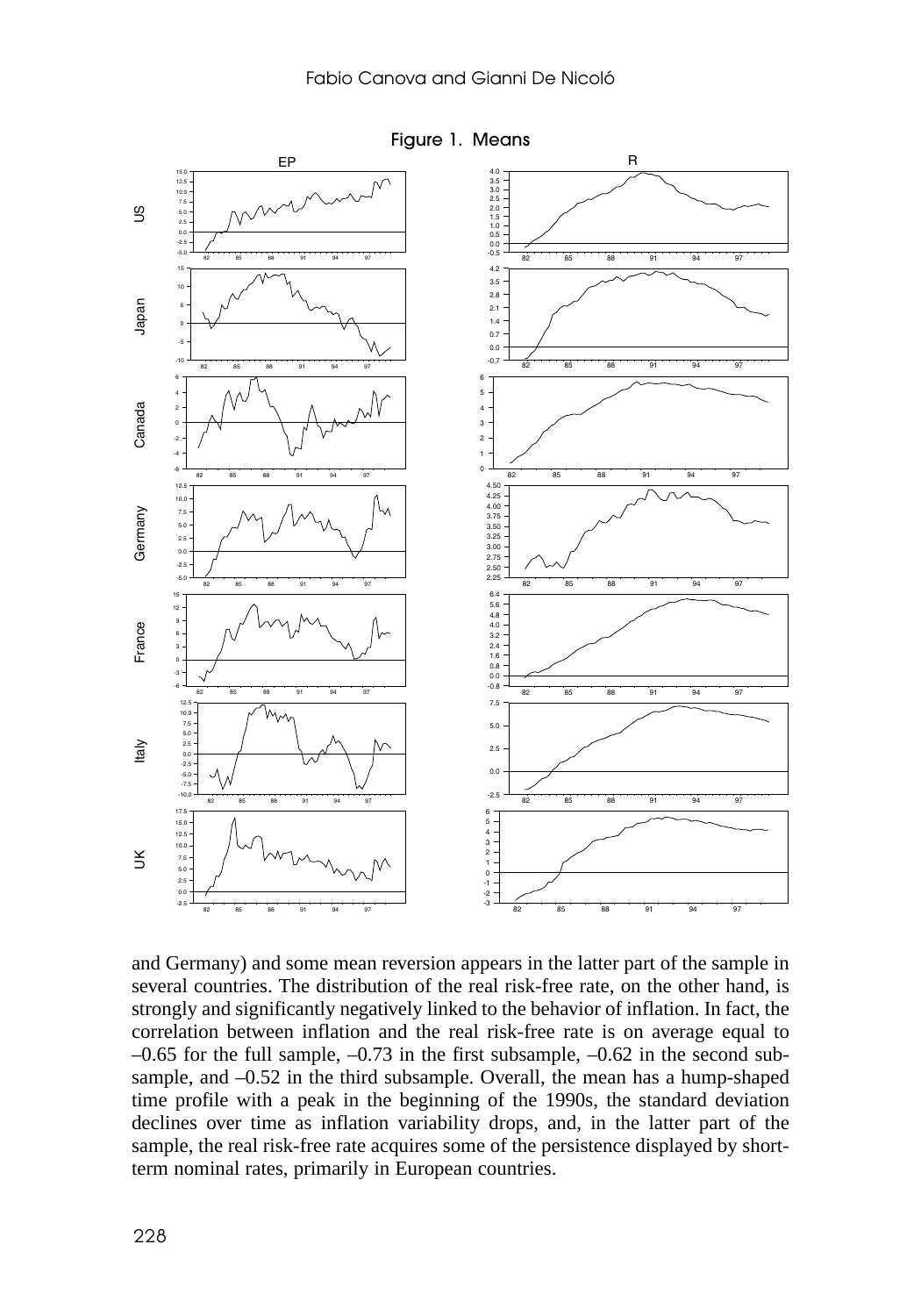#### THE PROPERTIES OF THE EQUITY PREMIUM AND THE RISK-FREE RATE



Figure 2. Standard Deviations

Are the differences across countries and across time statistically significant? Our interest in this question stems from two different points of view. First, we would like to ascertain the reliability of a description of the (EP-R) relationship that uses data from the entire sample. Mehra and Prescott report that the mean of the (EP-R) pair in the United States changed substantially over the first 70 years of the 1900s (see Table 1). Siegel (1992) and Blanchard (1993) present similar evidence up to the 1980s. The large time variations in Figure 1 suggest that this may be the case also for our more recent data set. Since most of the work attempting to replicate the properties of the equity premium and the risk-free rate using general equilibrium models assumes that their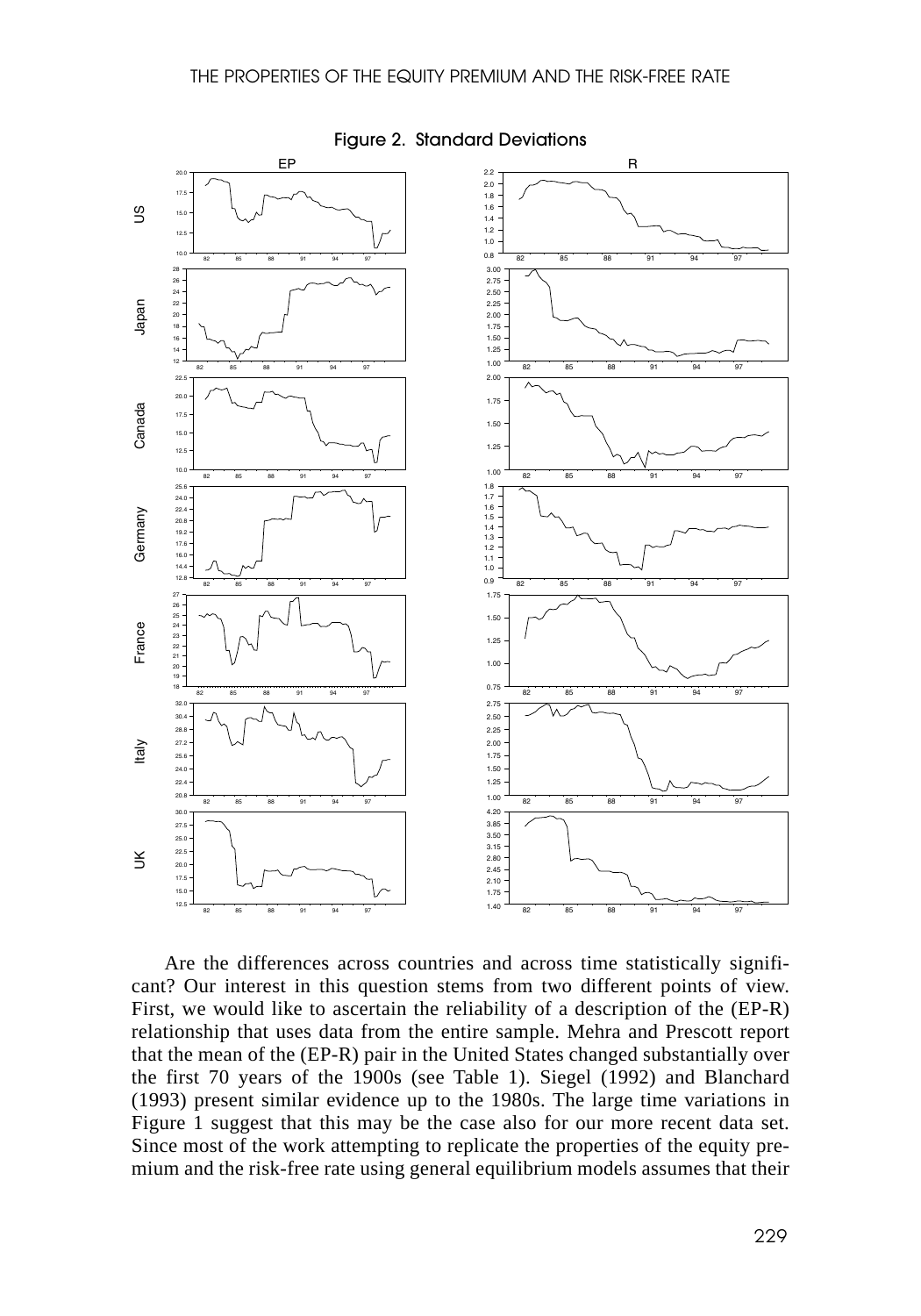

Figure 3. AR1 Coefficients

distributions are time invariant, our analysis may allow us to evaluate the appropriateness of these exercises. Furthermore, many commentators have argued that the behavior of stock and bond markets in the 1990s appears to be unusual from a historical perspective. Hence, we would like to examine whether the time-series properties of the equity premium and the risk-free rate in this period are typical or not. In addition, we would like to know whether the cross-country differences we have noticed are accidental, in which case restricting the analysis to one country is sufficient, or whether there is additional information in the international cross section of data that is neglected when one focuses attention on the U.S. evidence.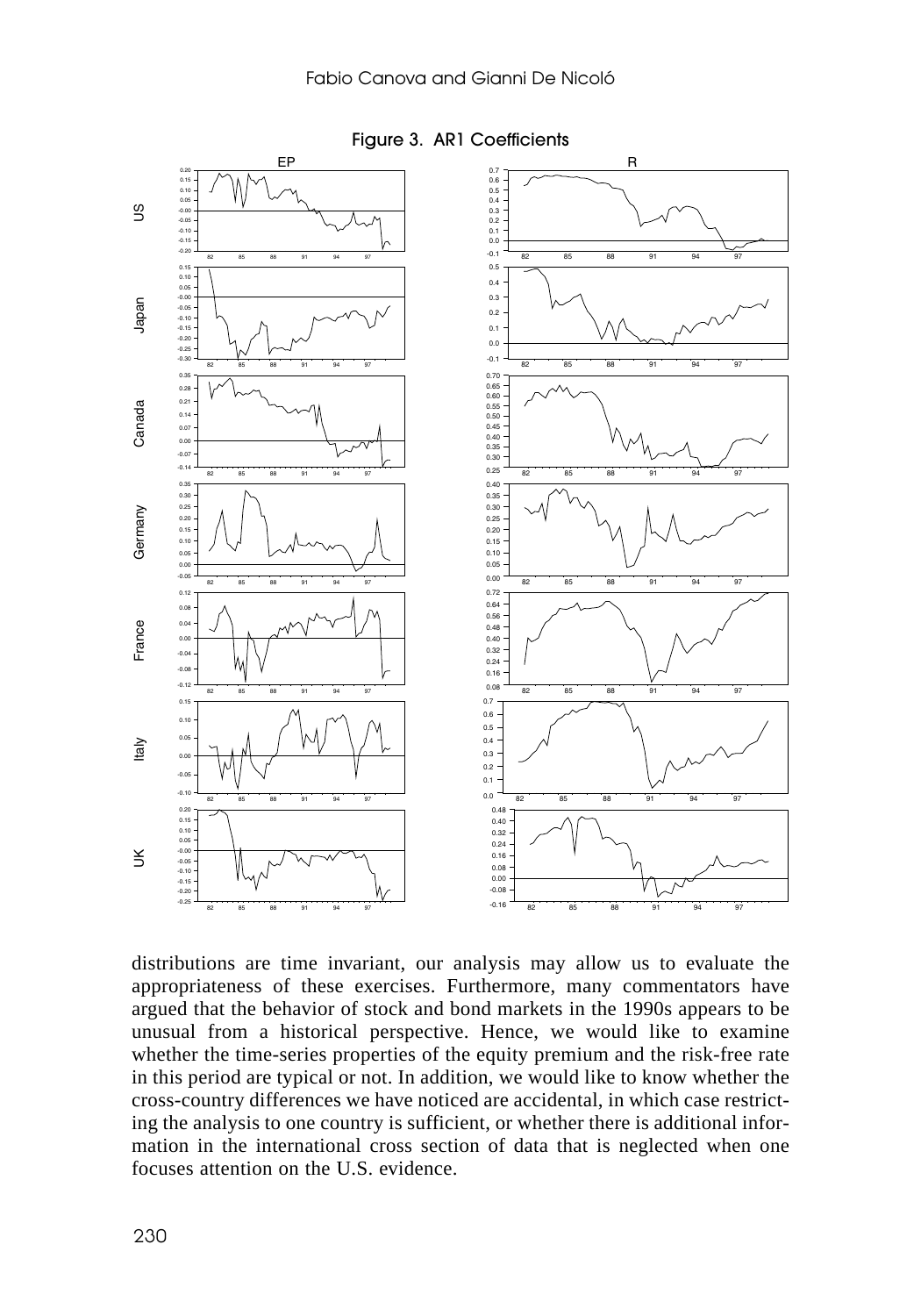To examine the two hypotheses we used a distance-type test of the form:

$$
Q = (x_1 - x_2) \sum_{i=1}^{n} (x_1 - x_2)^{i},
$$
\n(1)

where  $x_1$  and  $x_2$  are vectors of estimated moments (either means, variances, or AR(1)) across subsamples or across countries, and  $\Sigma$  is the covariance matrix of  $x_1 - x_2$ . Under the assumption that EP and R are general linear processes with innovations having bounded fourth moments, the sample mean, the sample variance, and the AR(1) coefficient are asymptotically normally distributed (see Fuller, 1976). Hence, asymptotically,  $Q: \chi^2(m)$ , where  $m = \dim(x_1) = \dim(x_2)$ . To account for the presence of serial correlation and heteroscedasticity, we estimated  $\Sigma$  using Newey and West's (1987) approach. Since the size of each subsample is small and there may be doubts about the appropriateness of the asymptotic approximation, we complement these tests with a Kolmogorov-Smirnov (KS) test. The KS statistic is useful because it gives a compact indication of the significance of the differences in the distribution (as opposed to single moments) and because the small sample distribution of this statistic is tabulated in most statistical textbooks. When testing similarities across countries we present results using the United States as a benchmark for all four samples, but we also use Germany or Japan as a benchmark with qualitatively similar results. When testing similarities across subsamples for each country we examine all possible pairs for a total of six combinations.

### Are Time Variations Significant?

Table 2 reports the p-values of the tests for the equality of the means across time. Despite the large differences we observed in Table 1, there are relatively few instances when statistically significant variations in the mean of the equity premium can be measured. This occurs primarily in the United States, Germany, France, and the United Kingdom, while in Japan and Canada there are significant differences across some of the subsamples. Our test confirms that in the United States the mean of EP in the 1990s is substantially different from the historical experience of the 1970s and 1980s and the mean of the equity premium in the third subsample in Japan and Germany is different from either of the previous subsamples at 5 percent significance. For the risk-free rate, rejections of the null hypothesis of equality of the means over samples are generalized: it is only when comparing the full sample and the third subperiod in Japan and the United States, and the full sample and the second subperiod in Germany, that the means of the risk-free rate are not statistically different.

As shown in Table 3, which reports the p-value of the tests of equality of the variances across time, the picture is similar. There are several samples in which the second moments of the equity premium are statistically different in the United States, Germany, and the United Kingdom. In the other countries the large variability of the second moments prevents the rejection of the null hypothesis. The second moment of the risk-free rate displays significant time variations and, in all countries but Germany, we reject the null hypothesis at least once. In the United States, the variance of the risk-free rate in the third subsample is substantially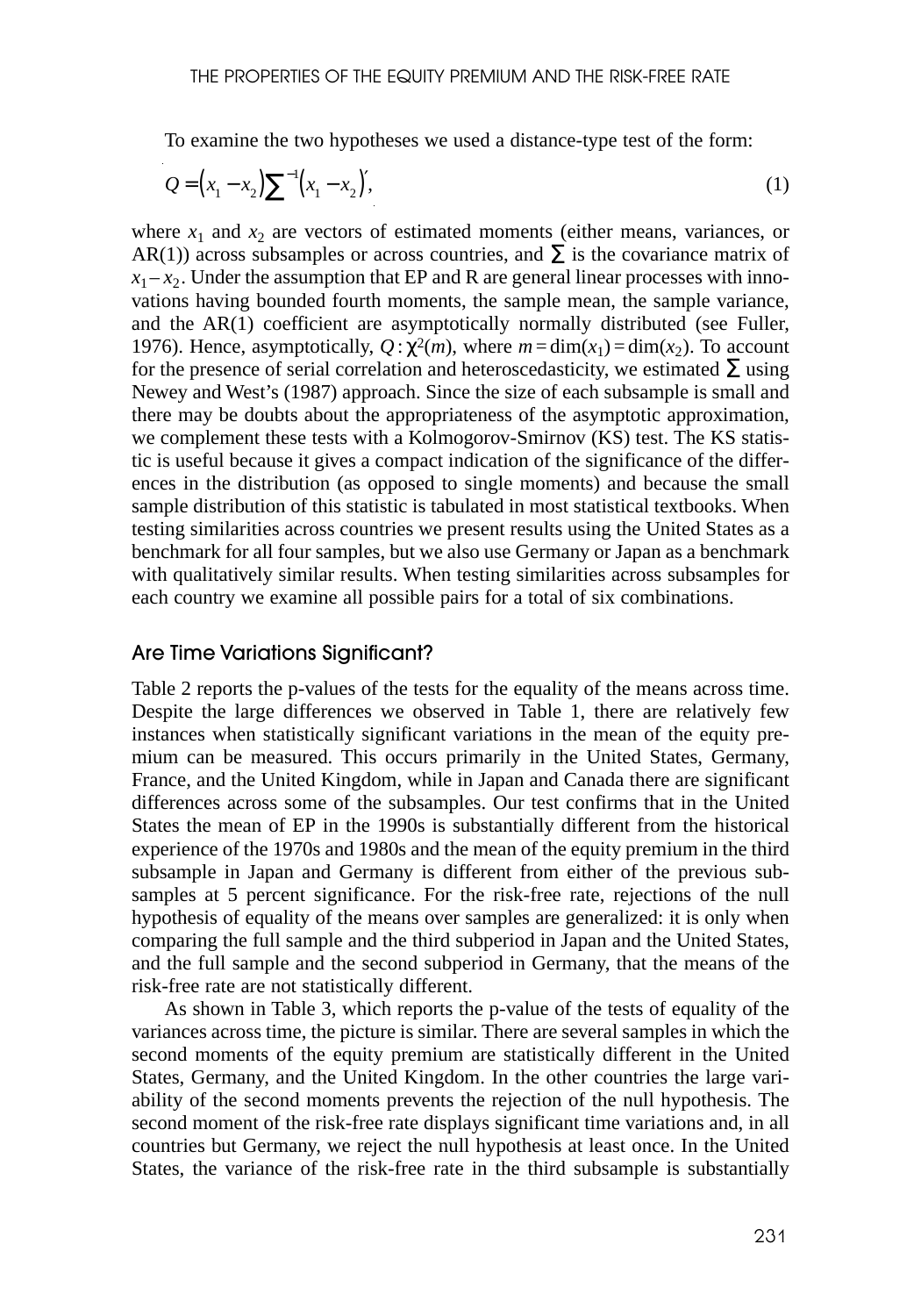Notes: The table reports the significance level of a  $\chi^2(1)$  test. F indicates the sample 1971:1-1999:3; S1 the sample 1971:1-1980:4; S2 the sample 1981:1-1990:4; S3 the sample 1991:1-1999:3. Notes: The table reports the significance level of a  $\chi^2(1)$  test. F indicates the sample 1971:1–1999:3; S1 the sample 1971:1–1980:4; S2 the sample  $S2-S3$  $0.00$  $0.00$  $0.00$ 0.03  $0.00$  $0.00$  $0.01$ F–S1 F–S2 F–S3 S1–S2 S1–S3 S2–S3 F–S1 F–S2 F–S3 S1–S2 S1–S3 S2–S3 0.11 0.000 0.000 0.000 0.000 0.000 0.000 0.000 0.000 0.000 0.000 0.000 0.000 0.000 0.000 0.000 0.000 0.000 0.0<br>| 0010 0.0010 0.8910 0.0010 0.0010 0.010 0.2110 0.2110 1.110 0.010 0.000 0.000 0.000 0.000 0.000 0.000 0.000 0.0<br>0.000 0.0010 0.0010 0.0010 0.0010 0.0010 0.0110 0.01110 0.0110 0.0110 0.0110 0.01 Canada 0.55 0.09 0.12 0.06 0.51 0.00 0.00 0.00 0.00 0.00 0.00 0.00 GOO 0.001 0.001 0.010 0.010 0.010 0.010 0.010 0.010 0.010 0.010 0.010 0.010 0.010 0.010 0.010 0.010 0.010 0.04 0010 0.0010 0.0010 0.016 0.016 0.016 0.217 0.4910 0.4910 0.4910 0.4910 0.016 0.016 0.0010 0.0010 0.0010 0.0010 United Kingdom 0.50 0.77 0.32 0.72 0.21 0.65 0.00 0.00 0.00 0.00 0.00 0.00 IO10 0.0010 0.0010 0.0010 0.0010 0.2010 0.0110 0.0110 0.0110 0.0110 0.0110 0.0110 0.0110 0.0110 0.01  $S1 - S3$  $0.00$  $0.00$  $0.00$  $0.00$  $0.00$  $0.00$  $0.00$  $S1 - S2$  $0.00$  $0.00$  $0.00$  $0.00$  $0.00$  $0.00$  $0.00$ Risk-Free Rate Country Equity Premium Risk-Free Rate  $F- S3$ 0.06 0.85  $0.00$  $0.00$  $0.00$  $0.00$  $0.00$ Table 2. Tests of Equalities of Means Across Periods Table 2. Tests of Equalities of Means Across Periods 0.16  $\text{F-S2}$  $0.00$  $0.00$  $0.00$  $0.00$  $0.00$  $0.00$  $0.00$  $0.00$  $0.00$  $0.00$  $\mathop{\text{F-S}}\nolimits$  $0.00$  $0.00$  $0.00$ (Three-month holding period) *(Three-month holding period)*  $S2-S3$  $0.00$ 0.03  $0.00$ 0.65 0.36 0.25 0.65  $S1 - S3$  $0.00$  $0.16$  $0.05$  $0.00$  $0.51$  $0.01$  $0.21$ Equity Premium  $S1-S2$  $0.26$  $0.42$ 0.06  $0.20$  $64.0$  $0.72$  $0.01$  $F-S3$ 0.16  $0.00$  $0.11$ 0.12  $0.08$  $0.10$ 0.32 1981:1–1990:4; S3 the sample 1991:1–1999:3. $\mbox{F-S2}$ 0.75 0.29  $0.09$ 0.38 0.79 0.77  $0.91$  $0.88$ 0.55 0.17 0.33 0.50  $\mbox{F-S1}$  $0.11$  $0.01$ United Kingdom United States Germany Country Canada France Japan Italy

### Fabio Canova and Gianni De Nicoló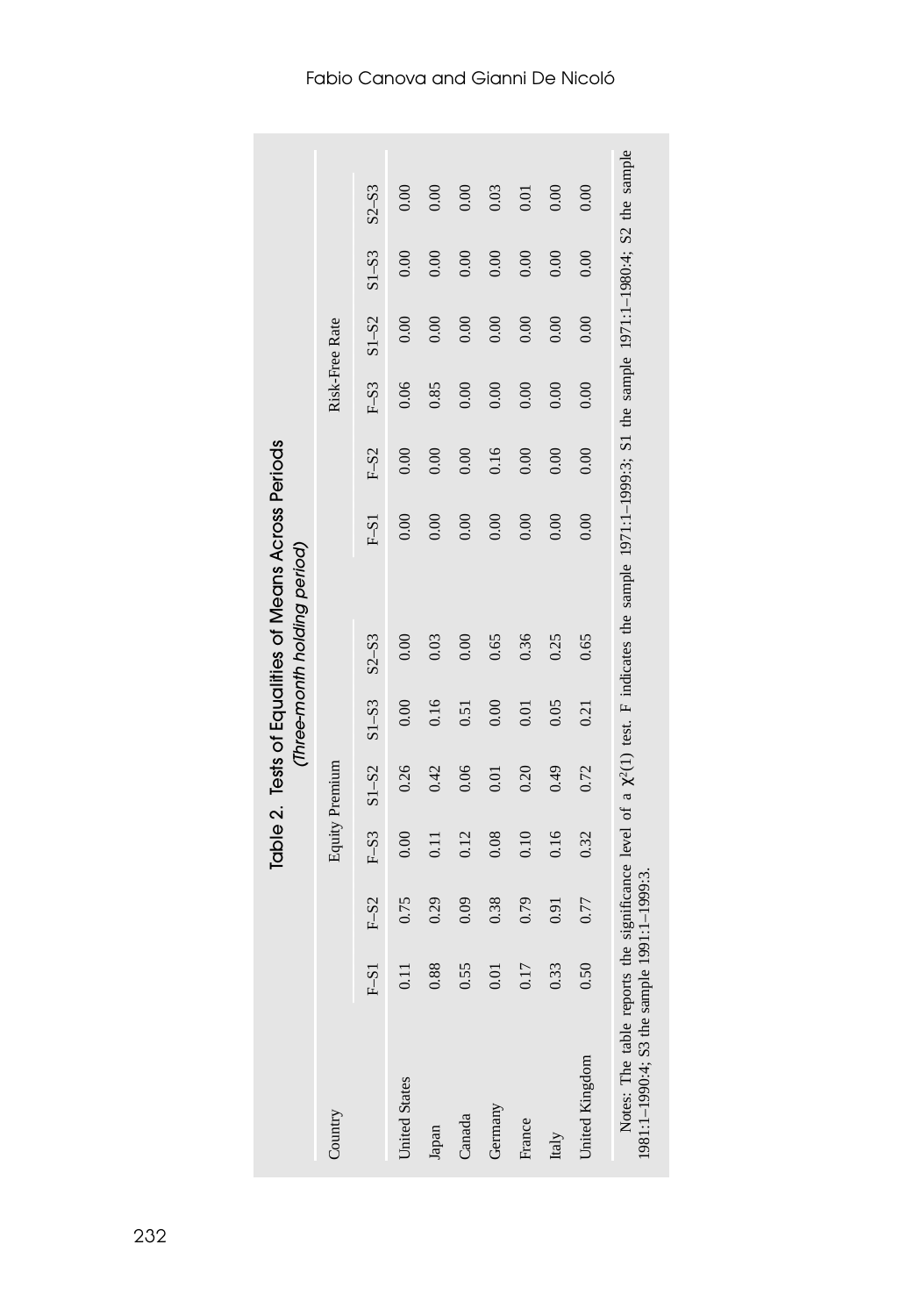different from the estimate obtained in the full sample and in the two previous subsamples. We did not report tests for the  $AR(1)$  coefficients since they were consistent with the graphical analysis; only those of the risk-free rate for France and Italy are significantly different over time.

Table 4 reports the p-values of the KS tests across time for each of the seven countries. These tests provide additional useful information: in Japan, Germany, and Italy the distribution of the equity premium (EP) in the full sample is different from the one in each of the three subsamples; in Germany this is true even when comparing the first two to the last subsample, and in the United States the distribution of EP in the third subsample is substantially different from that of previous subsamples. For the other three countries the test is unable to reject the hypothesis that the distribution of EP is unchanged across time. Two explanations are possible to reconcile these results with those obtained with the previous test. First, it is possible that variations in the first two moments are compensated by variations in higher moments, therefore resulting in changes in the shape of the distribution that are hard to detect. Second, since the KS test is based on an exact small sample distribution, it is more reliable than the asymptotic approximation based on the  $\chi^2$  statistics. These difficulties in interpreting the results do not emerge when we consider the distribution of the risk-free rate: the KS test in fact rejects the null hypothesis of stability of the distribution in almost all cases.

To summarize, there are significant changes in the moments of the EP across time, at least in the United States, Japan, Germany, and the United Kingdom, while the entire distribution has changed in Japan, Germany, and Italy. In the United States there is a significant upward trend in the mean and a significant downward trend in the variance, both of which are unprecedented from a historical point of view; in Germany the mean is significantly increasing over time, while in Japan it has been significantly declining since the middle of the 1980s; finally, in the United Kingdom the variance has significantly declined over time. The distribution of the risk-free rate appears to be unstable across time in all countries and both moments appear to be affected.

### Are Cross-Country Variations Significant?

We report the results of our investigation in Table 5, where we present the p-value of the  $\chi^2$  test for testing the equality of the means across countries, and in Table 6 where we present the p-value of the KS test for testing the equality of the distributions across countries. From Table 5 we see that the first moment of the equity premium is somewhat unstable across countries: in Italy in the full sample, in Canada in the second subsample, and in Japan, Canada, Italy, and the United Kingdom in the third subsample the mean of the equity premium is significantly different from that of the United States at the 10 percent level. A similar test applied to the variances of the equity premium across countries in different subsamples indicates that no significant difference exists. These results should be contrasted with those of Table 6. Here the *distribution* of the EP in the United States is different from that of Japan, Germany, and Italy in the full sample, that of Canada in the second subsample, and that of Japan and Italy in the third subsample. Hence, it must be true that in some countries there are significant differences in higher moments of the distribution (in particular, the fourth one).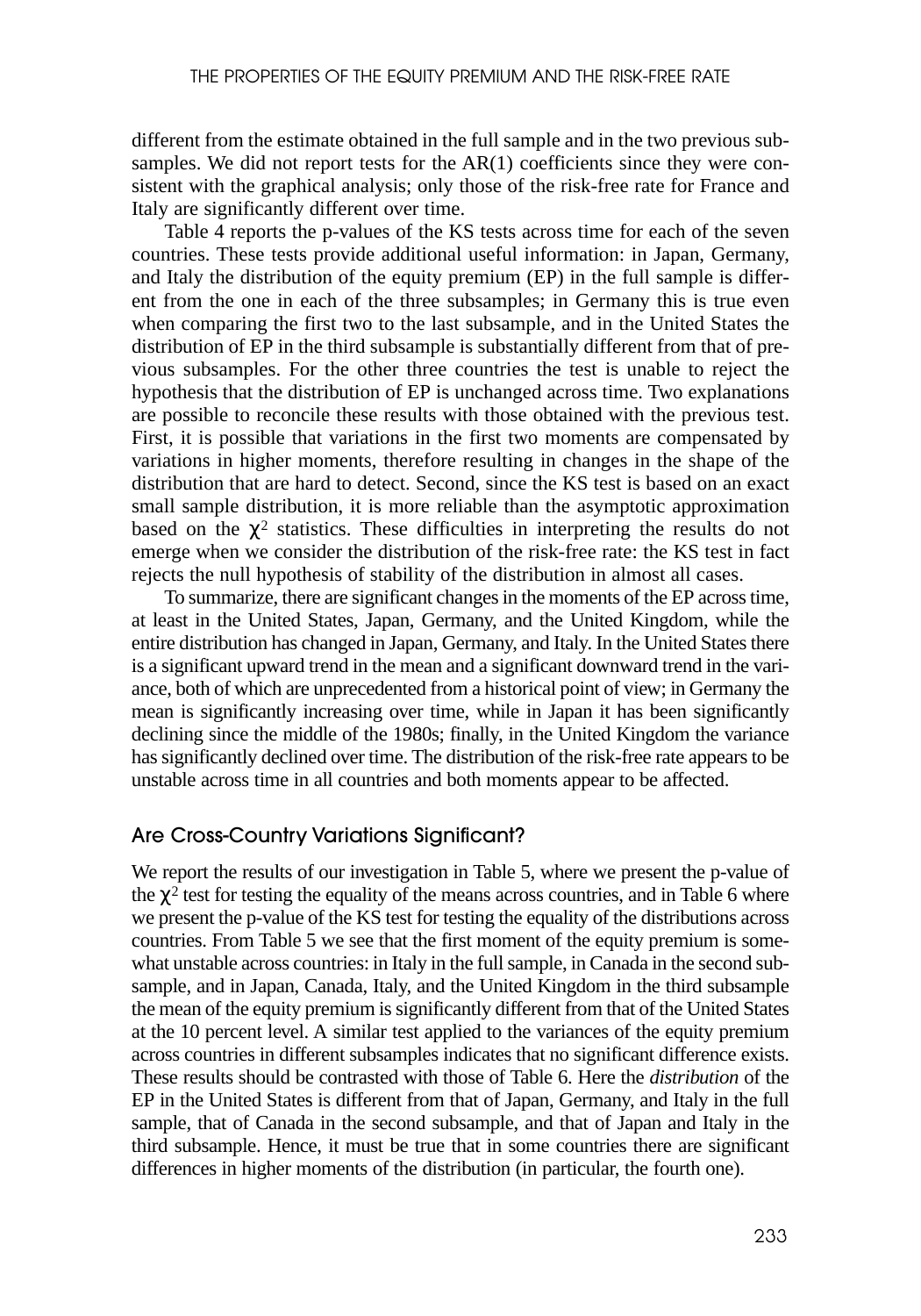| Country              |                  |          |          | Equity Premium |           |                                                                                     |        |        |               | Risk-Free Rate |           |           |
|----------------------|------------------|----------|----------|----------------|-----------|-------------------------------------------------------------------------------------|--------|--------|---------------|----------------|-----------|-----------|
|                      | $F-S1$           | $F-S2$   |          | $S1 - S2$      | $S1 - S3$ | $S2 - S3$                                                                           | $F-S1$ | $F-S2$ |               | $S1 - S2$      | $S1 - S3$ |           |
|                      |                  |          | $F-S3$   |                |           |                                                                                     |        |        | $\text{F-S3}$ |                |           | $S2 - S3$ |
| <b>United States</b> | 0.39             | 0.76     | 0.00     | 0.60           | 0.01      | 0.02                                                                                | 0.28   | 0.31   | 0.00          | 0.90           | 0.06      | 0.02      |
| Japan                | 0.56             | 0.26     | 0.63     | 0.16           | 0.93      | 0.19                                                                                | 0.25   | 0.00   | 0.00          | 0.01           | 0.01      | 0.71      |
| Canada               | 0.95             | 0.41     | 0.09     | 0.46           | 0.30      | 0.08                                                                                | 0.62   | 0.00   | 0.02          | 0.09           | 0.22      | 0.44      |
| Germany              | 0.06             | $0.18\,$ | 0.42     | 0.02           | 0.40      | $0.08\,$                                                                            | 0.71   | 0.79   | 0.24          | 0.61           | 0.24      | 0.56      |
| France               | 0.94             | 0.30     | 0.04     | 0.36           | 0.23      | $0.03$                                                                              | 0.05   | 0.01   | 0.13          | 0.59           | 0.82      | 0.52      |
| Italy                | 0.92             | 0.53     | 0.31     | 0.64           | 0.40      | 0.21                                                                                | 0.27   | 0.00   | 0.00          | 0.03           | 0.04      | 0.93      |
| United Kingdom       | $\overline{0}$ . | 0.41     | 0.00     | 0.08           | 0.00      | 0.03                                                                                | 0.45   | 0.00   | 0.00          | 0.00           | 0.00      | 0.03      |
|                      |                  |          | Table 4. |                |           | Tests of Equalities of Distributions Across Periods<br>(Three-month holding period) |        |        |               |                |           |           |
| Country              |                  |          |          | Equity Premium |           |                                                                                     |        |        |               | Risk-Free Rate |           |           |
|                      | $F-S1$           | $F-S2$   | $F-S3$   | $S1 - S2$      | $S1 - S3$ | $S2 - S3$                                                                           | $F-S1$ | $F-S2$ | $F-S3$        | $S1 - S2$      | $S1 - S3$ | $S2 - S3$ |
| <b>United States</b> | 0.63             | 0.99     | 0.24     | 0.57           | 0.04      | 0.04                                                                                | 0.00   | 0.00   | 0.27          | 0.00           | 0.00      | 0.00      |
| ${\rm Japan}$        | 0.00             | 0.00     | 0.00     | 0.40           | 0.47      | $0.18\,$                                                                            | 0.00   | 0.00   | 0.00          | 0.00           | 0.00      | 0.70      |
| Canada               | 0.64             | 0.42     | 0.93     | 0.16           | 0.86      | 0.15                                                                                | 0.00   | 0.00   | 0.00          | 0.00           | 0.00      | 0.00      |
| Germany              | 0.00             | 0.00     | $0.00\,$ | 0.01           | 0.02      | 0.84                                                                                | 0.00   | 0.00   | 0.00          | 0.00           | 0.06      | 0.10      |
| France               | 0.56             | $0.80\,$ | 0.84     | 0.16           | 0.39      | 0.94                                                                                | 0.07   | 0.00   | 0.03          | 0.00           | 0.00      | 0.44      |
| Italy                | 0.00             | $0.00$   | 0.00     | 0.57           | 0.37      | 0.93                                                                                | 0.00   | 0.00   | 0.00          | 0.00           | 0.00      | 0.26      |
| United Kingdom       | 0.62             | 0.99     | 0.95     | 0.57           | 0.24      | 0.93                                                                                | 0.00   | 0.00   | 0.03          | 0.00           | 0.00      | 0.06      |

## Fabio Canova and Gianni De Nicoló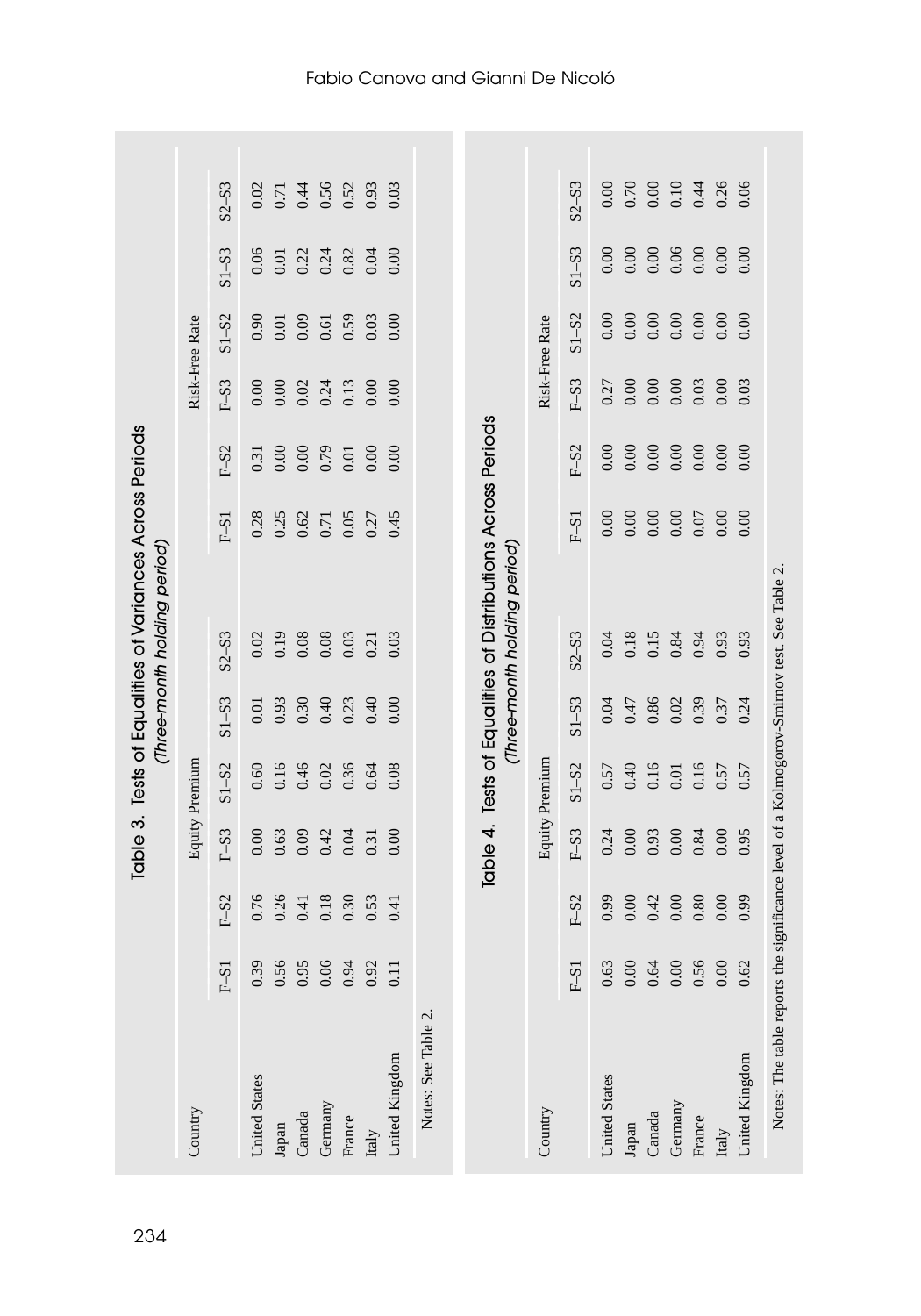|                                                                                      | Table    |                |                     | 5. Tests of Equalities of Means: Individual Countries Versus the United States      | (Three-month holding period) |          |                     |          |          |                                 |      |          |
|--------------------------------------------------------------------------------------|----------|----------------|---------------------|-------------------------------------------------------------------------------------|------------------------------|----------|---------------------|----------|----------|---------------------------------|------|----------|
| Country                                                                              |          |                | Equity Premium      |                                                                                     |                              |          | Risk-Free Rate      |          |          | Risk-Free Rate in U.S. Dollars  |      |          |
|                                                                                      | 1971-99  |                | 1971-80 1981 09-199 |                                                                                     | 971-99                       |          | 1971-80 1981 09-199 |          |          | 06-1901 06-1801 08-1701 06-1701 |      |          |
| Japan                                                                                | 0.42     | 0.36           | 0.45                | 0.00                                                                                | 0.36                         | 0.96     | 0.74                | 0.01     | 0.00     | 0.00                            | 0.08 | 0.33     |
| Canada                                                                               | 0.13     | 0.32           | 0.04                | $0.01\,$                                                                            | $0.00\,$                     | $0.07\,$ | $0.00\,$            | $0.00\,$ | 0.48     | 0.75                            | 0.00 | 0.13     |
| Germany                                                                              | $0.81\,$ |                | 0.26                | 0.64                                                                                | 0.00                         | 0.00     | 0.00                | 0.00     | 0.42     | 0.00                            | 0.71 | $0.00\,$ |
| France                                                                               | 0.55     | $0.62$<br>0.71 | 0.89                | 0.28                                                                                | 0.00                         | 0.08     | 0.00                | $0.00$   | 0.40     | 0.19                            | 0.99 | $0.88\,$ |
| Italy                                                                                | 0.06     | 0.38           | 0.35                | 0.09                                                                                | 0.00                         | 0.00     | 0.00                | 0.00     | 0.02     | 0.00                            | 0.83 | 0.26     |
| United Kingdom                                                                       | 0.83     | 0.75           | 0.71                | 0.05                                                                                | 0.92                         | 0.00     | 0.00                | 0.00     | 0.20     | 0.12                            | 0.56 | 0.95     |
|                                                                                      | Table 6. |                |                     | Tests of Equalities of Distributions: Individual Countries Versus the United States | (Three-month holding period) |          |                     |          |          |                                 |      |          |
| Country                                                                              |          |                |                     | Equity Premium                                                                      |                              |          |                     |          |          | Risk-Free Rate                  |      |          |
|                                                                                      | 1971-99  |                | 1971-80             | 1981-90                                                                             |                              | 1991-99  |                     | 1971-99  | 1971-80  | 1981-90                         |      | 1991-99  |
| Japan                                                                                |          | $0.00\,$       | 0.75                | 0.75                                                                                |                              | $0.02\,$ |                     | 0.00     | 0.56     | 0.99                            |      | 0.02     |
| Canada                                                                               | 0.44     |                | $0.57\,$            | 0.05                                                                                |                              | 0.30     |                     | $0.00\,$ | 0.57     | $0.00\,$                        |      |          |
| Germany                                                                              |          | 0.00           | 0.58                | 0.91                                                                                |                              | 0.46     |                     | $0.00\,$ | $0.00\,$ | 0.05                            |      |          |
| France                                                                               |          | 0.55           | 0.91                | 0.74                                                                                |                              | 0.30     |                     | $0.00\,$ | 0.91     | $0.05\,$                        |      |          |
| Italy                                                                                |          | 0.00           | 0.26                | 0.57                                                                                |                              | 0.05     |                     | 0.00     | 0.16     | 0.00                            |      |          |
| United Kingdom                                                                       |          | 0.66           | 0.75                | 0.90                                                                                |                              | 0.46     |                     | 0.00     | 0.05     | 0.00                            |      | 0.00     |
| Note: The table reports the significance level of the Kolmogorov-Smirnov statistics. |          |                |                     |                                                                                     |                              |          |                     |          |          |                                 |      |          |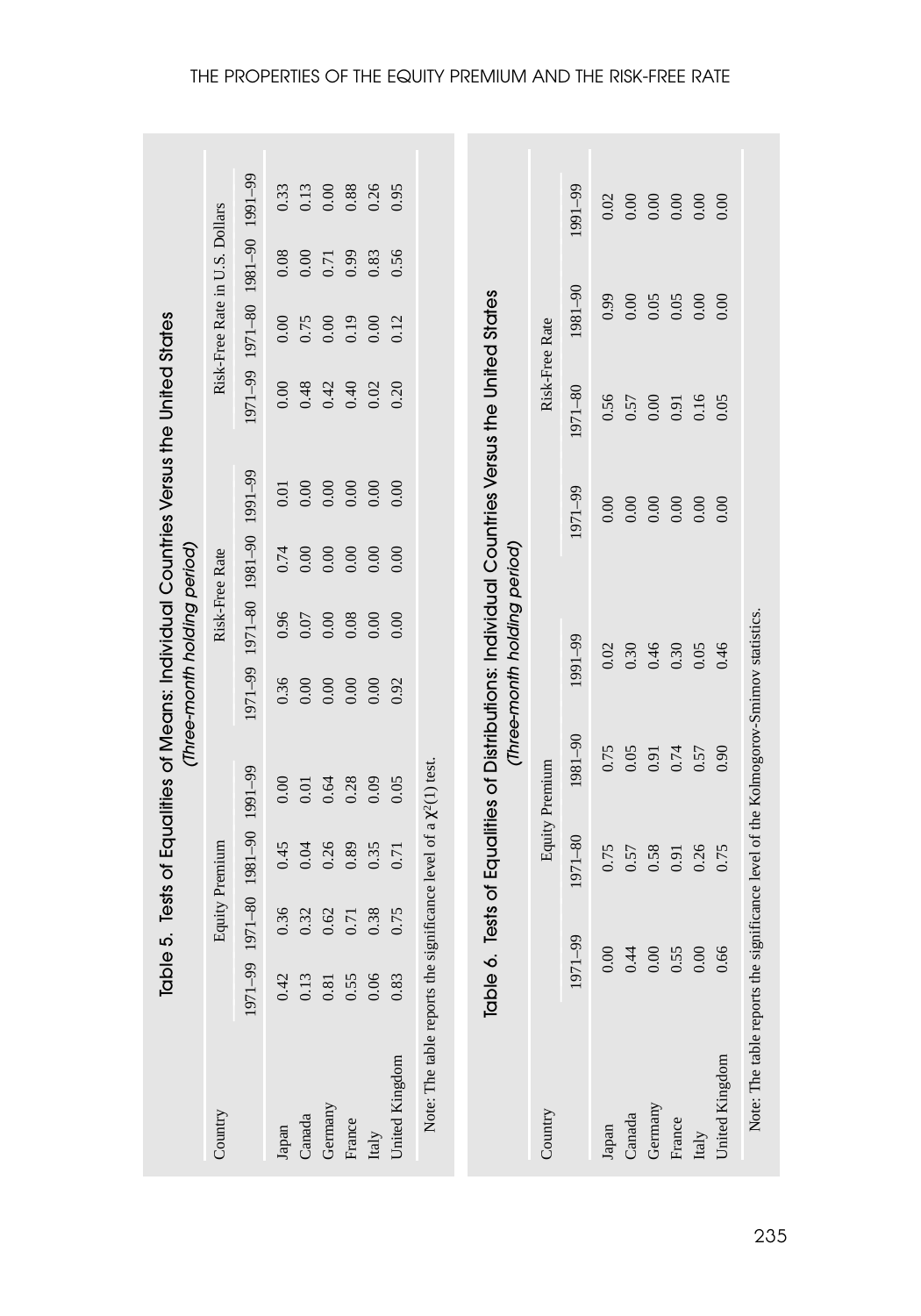For the risk-free rate, results are fairly consistent across tests: the distribution is different across countries in the full sample and in the third subsample, while in the other two subsamples there are few instances when we do not reject the null hypothesis. These changes appear to be due, to a large extent, to variation across countries in the mean and, in Germany, also to differences in the variance.

It is worth noting that the statistically insignificant differences in the mean equity premium we have found in some countries are due to the large variability of the equity premium series that masks differences that are economically significant. To see why this is the case, consider two investors, one living in the United States and one living in Canada, and suppose they both use a naive trading rule that requires zero net investment (sell short risk-free assets and buy equity each quarter). Suppose they start with one unit of currency in 1971:1 and reinvest the gross proceeds from the investment each quarter. In 1999:3 the U.S. investor would have gained approximately one-third more than the Canadian investor, and the U.S. investor's utility would be about 50 percent higher if an exponential specification for utility is used. Clearly, the investment strategy we have described is autarkic and does not allow the Canadian investor, for example, to take advantage of the higher U.S. average equity premium in exchange for an increase in risk due to fluctuations of the Canadian dollar exchange rate. Would the picture we have so far presented change if we measure returns across countries in a common currency (say, the U.S. dollar)? More generally, are our results consistent with the large body of international financial literature dealing with the issues of (i) interest rate parity, (ii) the existence of unexploited arbitrage opportunities, and (iii) capital market integration? We tackle these questions next.

### Discussion

In the case of interest rate parity, the important question is whether taking into account changes in real exchange rates alters the significance of the difference in the mean of real risk-free rates across countries. There are two reasons a priori to doubt that this will be the case. First, real interest rate parity has typically been rejected due to the existence of default risk or risk premium (see Jorion, 1996). That is, U.S. dollar-denominated real returns on risk-free assets are different from the return a U.S. investor would obtain by investing abroad, either covering the investment with a forward contract or incurring exchange risk. Second, Baxter (1994) showed that the link between real interest rate differentials and exchange rate changes is empirically fairly weak even under assumptions less restrictive than uncovered interest parity and ex ante purchasing power parity. To verify the hypothesis of real uncovered interest parity, we added real exchange rate changes to foreign real risk-free rates and tested once more the hypothesis of equality of the mean return across countries (see Table 5). Although there are still instances when we reject the null hypothesis, there are cases when the mean return adjusted for real exchange rate risk is no longer different across countries. For example, if we exclude Germany, in the 1990s real risk-free returns in dollars were very similar across the G-7 countries.

Does the rejection of uncovered real interest parity imply the existence of unexploited arbitrage opportunities across countries in some of the samples? The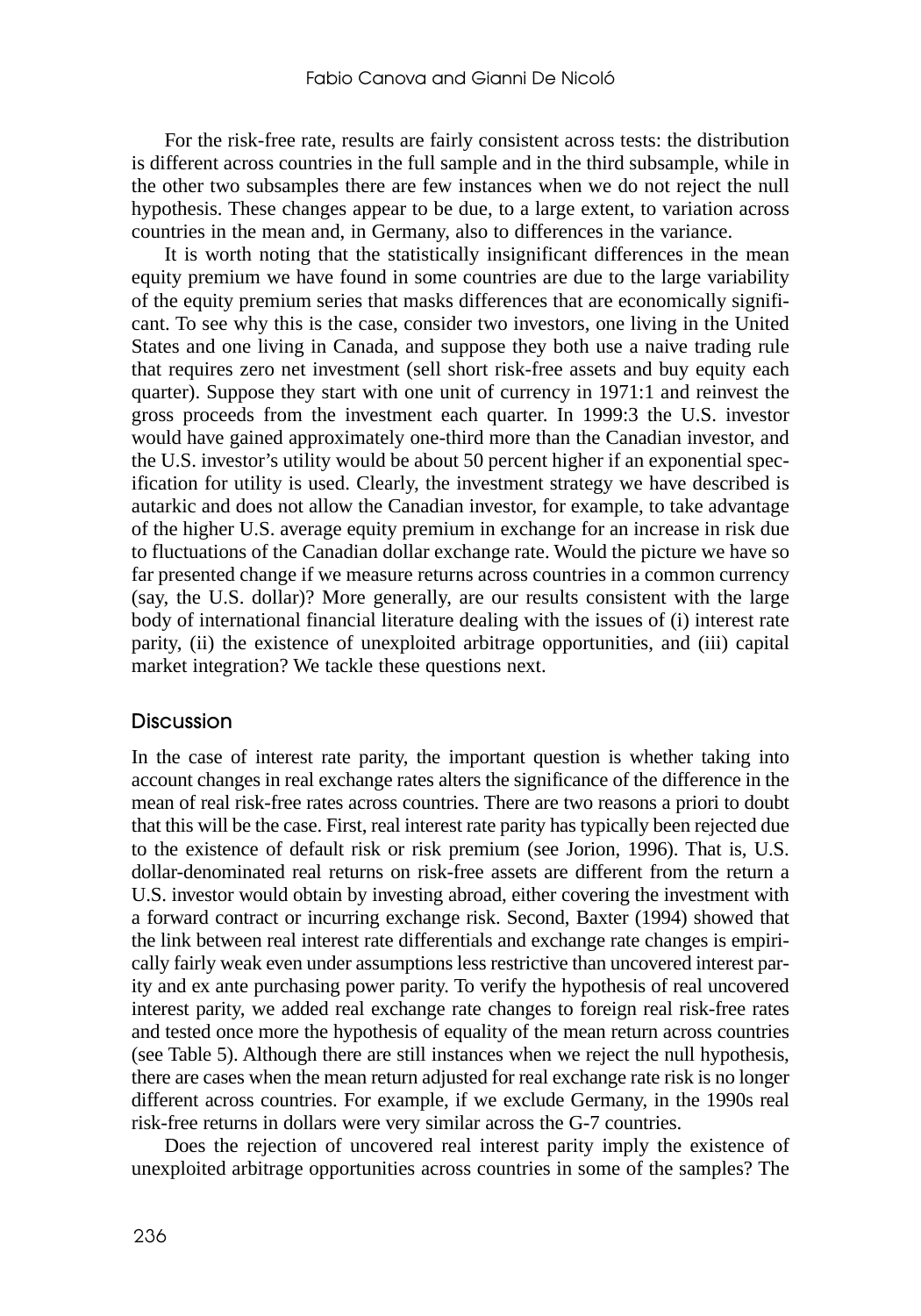answer is no. For example, we have seen that the real risk-free rate is negatively correlated with inflation across countries but large differences exist in these correlations in different countries. Furthermore, the inflation process in some countries, for example, Italy, is very different from that of the United States as is the credibility of the commitment to repay its debt. Overall, it appears that the nominal risk-free rate has different risk characteristics in different periods so that some differences in the real risk-free rate across countries are to be expected.

Finally, it has been suggested that since the middle of the 1980s capital markets have become more integrated, and international factors may have become dominant in determining real returns across countries. This trend may be the reason why real uncovered interest parity in the 1990s is not rejected. Is this trend toward more integrated capital markets also responsible for the time variations in equity returns that make the EP somewhat unstable over time? We believe that, although potentially interesting, this explanation does not appear to completely explain the evidence. In fact, we find only weak evidence that the mean equity premium became more similar across countries in the 1990s, and in Japan and Italy, it seems to drift away from that of the United States in this subsample.

In conclusion, the distribution of both EP and R is unstable over time in many countries and somewhat different across countries in selected time periods. While the significance of the difference varies with the sample and the country considered, we do find that the mean equity premium in the United States, Japan, and Germany in the 1990s is different from what was observed in the previous two decades and that in the 1990s real risk-free returns denominated in U.S. dollars were somewhat more similar across countries. While both the distribution of the real risk-free rate and of real equity returns are changing across time, we find only weak evidence supporting the idea that integration of capital markets is responsible for these patterns. Whether changes in the technological frontier or in the structure of monetary policy shocks are also responsible for these alterations we cannot tell, but the topic is important and worth further investigation. Overall, it seems that by separating historical episodes with different time-series characteristics in the various countries we may have a better chance to understand whether existing theoretical models fail to reproduce the evidence.

### II. Comparing a Model to the Data

To try to understand whether the facts we have described pose a puzzle from the point of view of the theory and to highlight the dependence of the moments of the equity premium and the risk-free rate on certain features of the model, we consider a standard consumption-based CAPM model and make two assumptions. First, countries may differ in the parameters governing preferences and technologies, but not in institutional setups or market arrangements. This is a simplifying but reasonable assumption since we are considering the seven most developed economies of the world. Moreover, it provides a useful benchmark to compare versions of the model where institutional constraints are introduced. Second, we assume that countries' financial markets are autarkic. This is consistent with our empirical approach, which considered the seven economies in isolation, and with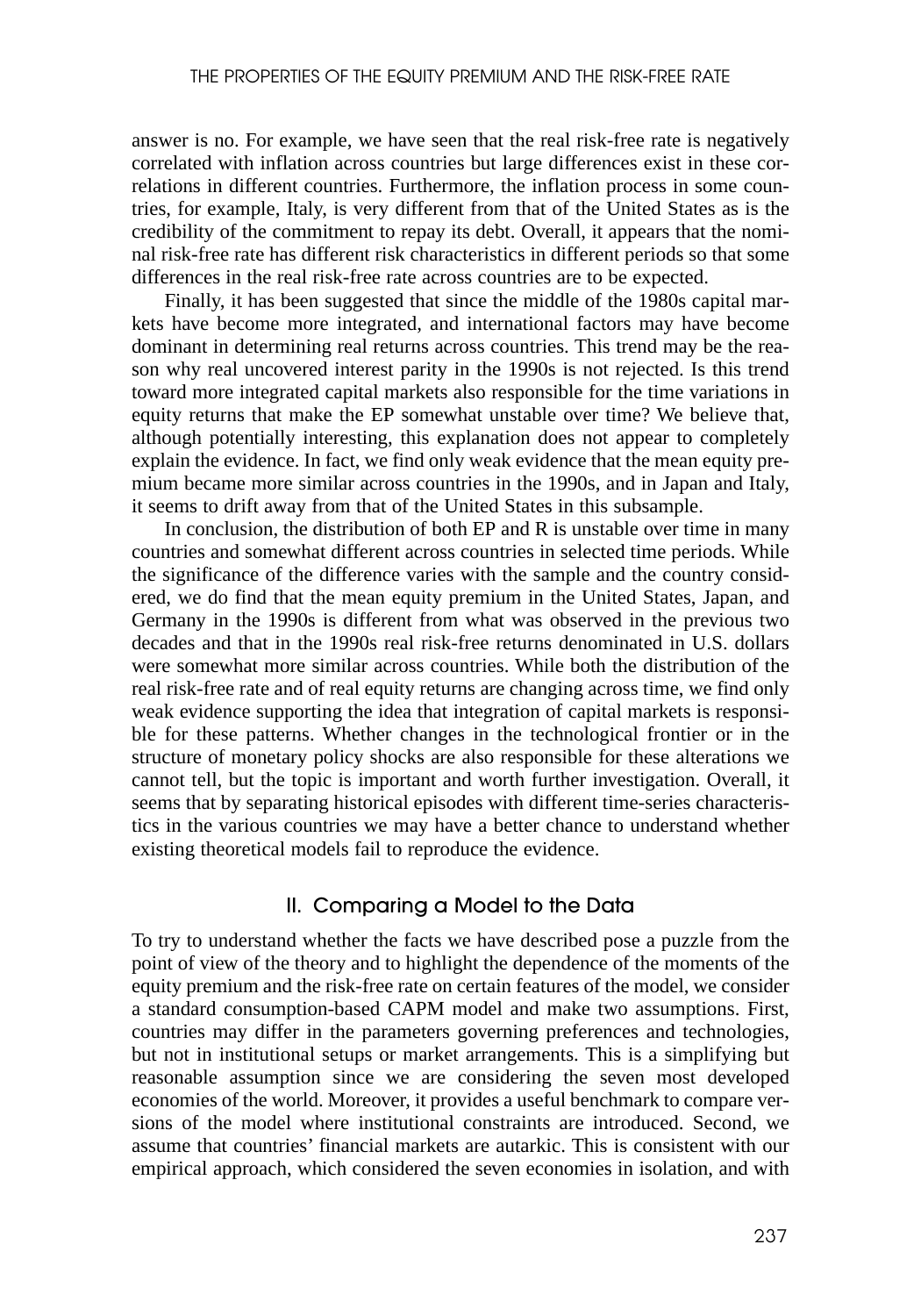the observation that portfolios of agents in the real world are far from being internationally diversified (see Baxter and Jermann, 1997). Under the opposite extreme assumption of perfect capital market integration the model would predict that investors would hold a world market portfolio of risky assets independently of their country of residence, an implication empirically rejected for most countries (see French and Poterba, 1991).

The model is a frictionless pure exchange economy featuring a single representative agent, one perishable consumption good produced by a single productive unit or "tree," and two assets, an equity share and a risk-free asset. The tree yields a random dividend each period and the equity share entitles its owner to that dividend. The risk-free asset entitles its owner to one unit of the consumption good at maturity. The representative agent in each country maximizes

$$
E_0 \sum_{t=0}^{\infty} \beta^t \left( \frac{c_t^{1-\alpha} - 1}{1 - \alpha} \right) \tag{2}
$$

subject to

$$
c_{t} = y_{t}e_{t-1} + p_{t}^{e}(e_{t-1} - e_{t}) + f_{t-1,1} - p_{t}^{f,1}f_{t,1},
$$
\n(3)

where  $c_t$  is consumption,  $y_t$  is the tree's dividend,  $p_t^e$  and  $p_t^{f,1}$  are the prices of the equity and of the one-period risk-free asset,  $e_t$  and  $f_{t,1}$  are the agent's holdings of equity and of the risk-free asset,  $E_0$  is the mathematical expectation operator conditional on information at time zero, β is the discount factor, and α is the relative risk aversion parameter. Dividends evolve according to

$$
y_{t+1} = x_{t+1} y_t, \tag{4}
$$

where  $x_{t+1}$  denotes the gross growth rate of dividends. Because all agents are identical, no trade will occur in equilibrium. Thus,  $c_t = y_t$ ,  $e_t = 1$ , and  $f_{t,1} = 0$  for all dates. The returns for the riskless security and on equity investments in each country satisfy the following optimality conditions:

$$
1 = \beta E_t x_{t+1}^{-\alpha} \left( 1 + R_{t,1} \right) \tag{5}
$$

$$
1 = E_t \beta x_{t+1}^{-\alpha} \Big( 1 + R_{t,1}^e \Big), \tag{6}
$$

where  $(1+R_{t,1}) = 1/p_{t,1}^f$  is the risk-free gross return and  $(1+R_{t,1}^e) = (p_{t+1}^e + y_{t+1})/p_t^e$  is the gross return on equities. In the literature  $\beta x_{t+1}^{-\alpha}$  is typically termed "stochastic discount factor" and when markets are complete such a stochastic discount factor is unique.

Closed form expressions for the average risk-free rate and the average equity premium can be obtained using some distributional assumptions. Following Aiyagary (1993) and Campbell (1999), we assume that stock returns and consumption are conditionally homoscedastic log normally distributed random variables.

In particular, we let  $x_t = \exp(\mu + \varepsilon_t)$  and  $(1 + R_{t,1}^e) = (1 + E(R_{t,1}^e))\exp(u_t)$ where  $\varepsilon_t$  and  $u_t$  are i.i.d. normal random variables with 0 mean and variances  $δ<sup>2</sup>$  and  $σ<sup>2</sup>$ , respectively, and  $μ$  is the mean of  $x_t$ . Using (5) and (6) and the fact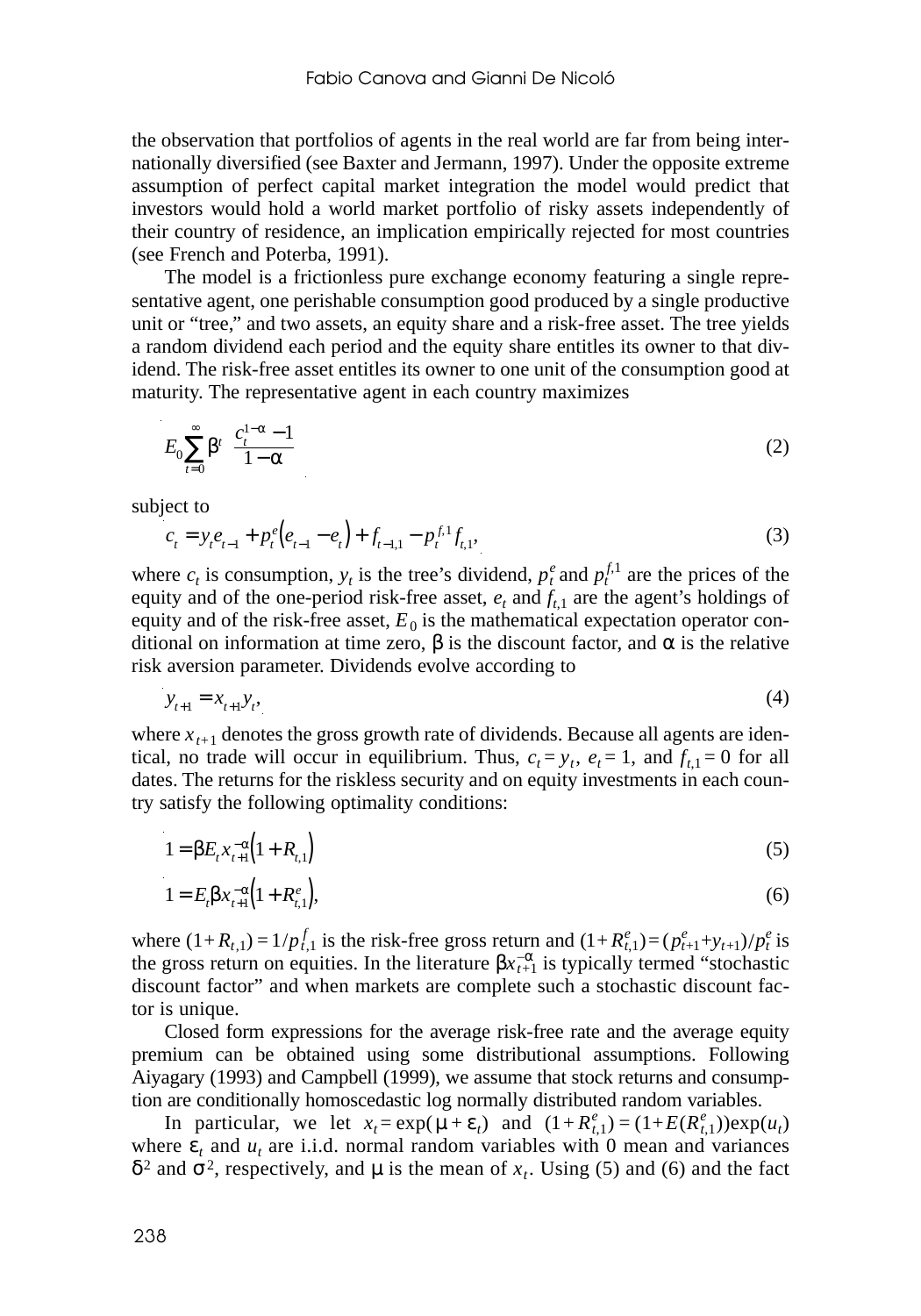that if *X* is conditionally log normally and homoscedastically distributed,  $ln(E_tX) = E_tln(X) + 0.5var_t(ln(X))$ , where  $var_t(ln(X)) = var(ln(X)) - E_tln(X)$ . The average risk-free rate, denoted by *R*, and the average equity premium, denoted by  $EP = R^e - R$ , are given by:

$$
R = -\ln(\beta) + \alpha\mu - 0.5\alpha^2\delta^2\tag{7}
$$

$$
EP = \alpha \text{cov}\Big(\ln\Big(1 + R_{t,1}^e\Big), \ln\Big(x_{t+1}\Big)\Big) - 0.5\sigma^2. \tag{8}
$$

The average riskless real rate is a linear function of dividend (consumption) growth, with a slope coefficient equal to the coefficient of relative risk aversion and the variance of consumption growth. This last term in equation (7) is typically interpreted as reflecting a precautionary saving effect. Equation (8) represents a version of the relationships derived by Abel (1988) and Black (1990). It states that the log risk premium depends on the variance of equity returns and on the coefficient of relative risk aversion times the covariance of equity returns with consumption growth. If an asset has a negative covariance with consumption, it will give high returns when consumption is low and the marginal utility is high. Hence this asset has low risk and it should have a low-risk premium. Note that the variance of equity returns enters equation (8) only because of Jensen's inequality. Equations (7) and (8) explicitly show the dependence of the average risk-free rate and the average equity premium on the technology parameters  $(\mu, \delta)$ , and the unconditional covariance between the equity return and consumption growth) and on the preference parameters  $\alpha$  and  $\beta$ . Given technological parameters, variations in β affect the mean risk-free rate only, while variations in α have a monotonic effect on the mean of the equity premium and a nonmonotonic effect on the mean of the risk-free rate.

In the spirit of Mehra and Prescott (1985) and Campbell (1999), and given technological parameters, we will employ a method of moment estimation to obtain  $\alpha$  from equation (8) for each country and each time period. Then, plugging the estimates of  $\alpha$  into equation (7), we will obtain an estimate of  $\beta$  for each country and each time period. To judge the consistency of the theory with the data we will compare these estimates with explicit or implicit estimates of these two parameters available in the literature.

Since the covariance between equity returns and consumption growth can be written as  $\sigma_{e,c} = \rho_{e,c}$ <sup>\*</sup>δ<sup>\*</sup> $\sigma$ , where  $\rho_{e,c}$  is the correlation coefficient between consumption and equity returns, equation (8) can also be written as

$$
\alpha \delta \ge \frac{EP + 0.5\sigma^2}{\sigma}.
$$
\n(9)

This inequality, typically referred to as the Hansen-Jagannathan (1991) (HJ) bound, states, in the context of our consumption-based CAPM model, that a linear function of the variability of consumption growth must exceed the logarithmic Sharpe ratio for equity (i.e., the excess return of equity on the riskless asset, adjusted for the Jensen's inequality term, divided by its standard deviation). Hence, an alternative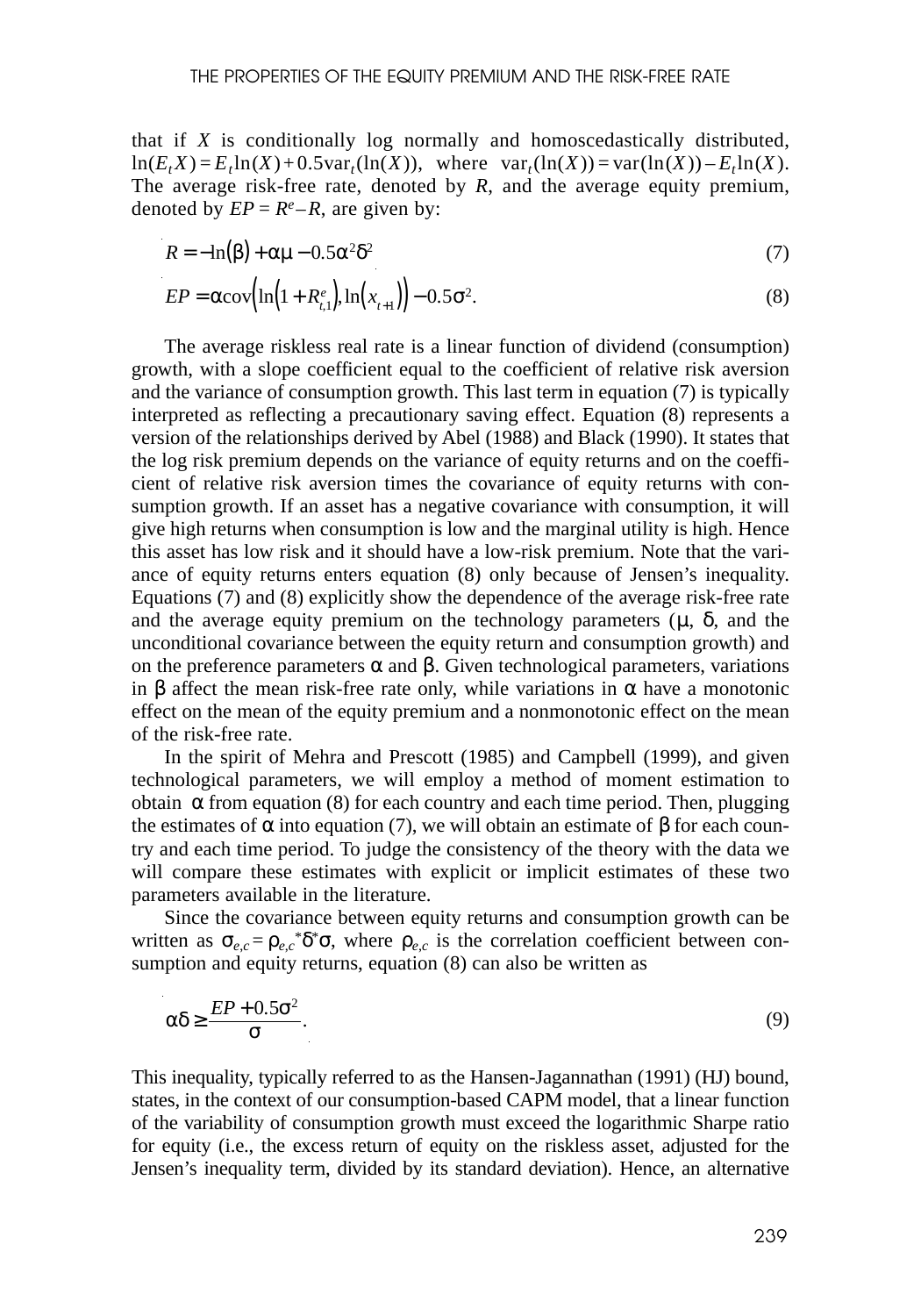test of the model would be to compute the Sharpe ratio for every country and every time period and compare it with the variability of consumption growth.

In general, the expressions for the standard deviations and the  $AR(1)$  coefficients for the two variables depend in a nonlinear way on the differences between the conditional and unconditional distributions of the exogenous forces of the model (see Canova and Marrinan, 1996). For example, the standard deviations depend on the differences between conditional and unconditional moments of the dividend growth process and on the differences between the conditional and the unconditional covariance between risk returns and dividend growth. For the simple homoscedastic case considered here, conditional and unconditional moments are identical. Therefore, second moments are degenerate, and it is not possible to examine under what conditions the model matches the second moments of the data. Canova and De Nicoló (1995) have examined a version of the model that produces nondegenerate second moments and found that it is not possible to replicate second moments under reasonable parameter configurations.

### III. Results

Table 7 provides a thorough examination of the ability of the model to replicate the cross-section time-series heterogeneity in the means of the equity premium and of the risk-free rate we found in the data. In the second and third columns we report the annualized mean and standard deviation of consumption growth, in the fourth column the annualized standard deviation of equity returns, and in column five the covariance between consumption growth and the log of equity returns. In column six we present the value of  $\alpha$  that satisfies equation (8), given the actual equity premium (provided in Table 1), the standard deviation of equity returns, and the covariance of the log equity return with consumption growth. In column seven we report the HJ bound on the variability of the discount factor, in percentage terms. Finally, in column eight we present the implicit rate of time preferences, reported in percentage points per year, which we obtain from equation (7) once we have plugged in the actual mean of the risk-free rate, the moments of consumption growth, and the estimate of the coefficient of risk aversion obtained from equation (8). These numbers should be interpreted as the value of the real risk-free rate of interest that would prevail if consumption growth were known to be constant forever at its current level.

Overall, the table shows that the model is unable to match the mean of the equity premium and of the risk-free rate observed both across countries and across time. For example, in the full sample, the coefficient of relative risk aversion needed to match the mean equity premium in the United States, Japan, Canada, and Germany exceeds 48, while in the other three countries a negative estimate of this coefficient is obtained. Similarly, the implicit real interest rate needed to match the mean of the risk-free rate is above 82 percent in five countries while in Japan and the United States it is negative, implying an estimate of  $\beta$  in excess of one (see also Kocherlakota, 1996). These estimates are the result of small covariances between log equity returns and consumption growth on one hand and low variability of consumption growth, on the other. Clearly, these are only point estimates for the parameters, and Geweke (1999) has shown it is possible that once the (large)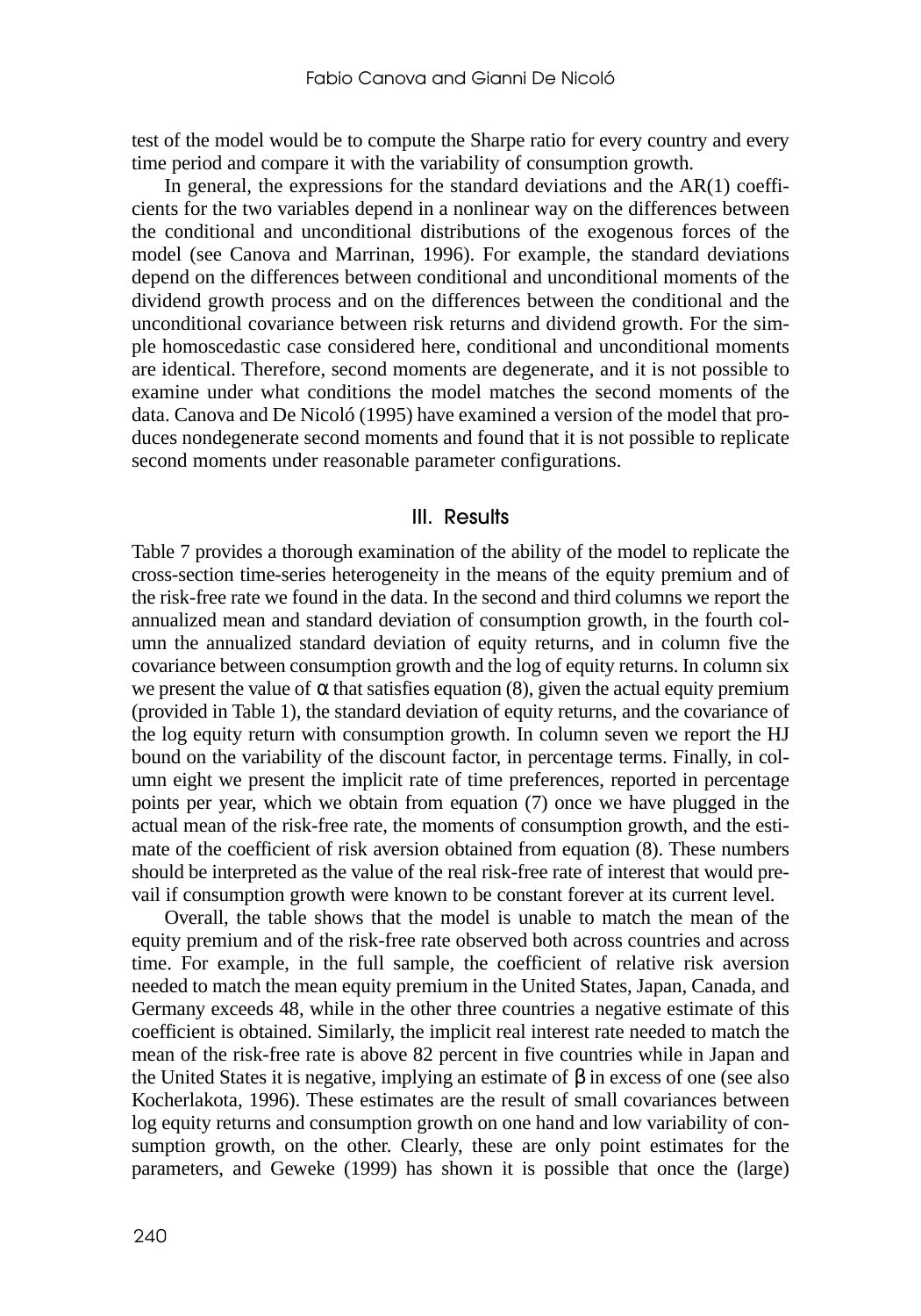|                      | Table 7. Test of Equalities of Distributions:<br><b>Individual Countries Versus the United States</b><br>(Three-month holding period) |       |                       |             |        |          |           |  |  |  |  |
|----------------------|---------------------------------------------------------------------------------------------------------------------------------------|-------|-----------------------|-------------|--------|----------|-----------|--|--|--|--|
|                      |                                                                                                                                       |       |                       |             |        |          |           |  |  |  |  |
| Country              | Mu                                                                                                                                    | Delta | Sigma                 | Sigma(e, c) | Alpha  | HJ bound | Beta      |  |  |  |  |
|                      |                                                                                                                                       |       | <b>Full sample</b>    |             |        |          |           |  |  |  |  |
| <b>United States</b> | 2.79                                                                                                                                  | 1.82  | 16.71                 | 5.69        | 115.00 | 39.35    | $-100.00$ |  |  |  |  |
| Japan                | 3.23                                                                                                                                  | 2.74  | 21.90                 | 10.02       | 48.00  | 22.02    | $-66.00$  |  |  |  |  |
| Canada               | 2.91                                                                                                                                  | 2.16  | 16.87                 | 1.71        | 165.00 | 16.78    | 159.00    |  |  |  |  |
| Germany              | 2.86                                                                                                                                  | 4.17  | 19.83                 | 1.72        | 302.00 | 26.39    | 7146.00   |  |  |  |  |
| France               | 2.15                                                                                                                                  | 2.55  | 23.23                 | $-1.13$     | < 0    | 24.10    | 9105.00   |  |  |  |  |
| Italy                | 3.01                                                                                                                                  | 1.99  | 27.29                 | $-9.67$     | < 0    | 8.12     | 82.00     |  |  |  |  |
| United Kingdom       | 2.52                                                                                                                                  | 2.86  | 21.58                 | $-0.11$     | < 0    | 31.91    | 1541.00   |  |  |  |  |
|                      |                                                                                                                                       |       | <b>Sample 1971-80</b> |             |        |          |           |  |  |  |  |
| <b>United States</b> | 2.46                                                                                                                                  | 2.34  | 18.36                 | 9.79        | 6.00   | 3.55     | $-16.00$  |  |  |  |  |
| Japan                | 4.37                                                                                                                                  | 3.26  | 20.62                 | 20.63       | 37.00  | 37.68    | $-90.00$  |  |  |  |  |
| Canada               | 4.12                                                                                                                                  | 2.30  | 15.83                 | $-3.07$     | < 0    | 35.12    | 1620.00   |  |  |  |  |
| Germany              | 2.95                                                                                                                                  | 2.51  | 15.06                 | $-2.07$     | 57.00  | < 0      | $-62.00$  |  |  |  |  |
| France               | 3.08                                                                                                                                  | 2.62  | 22.93                 | 14.13       | 3.00   | 2.13     | $-10.00$  |  |  |  |  |
| Italy                | 4.54                                                                                                                                  | 2.00  | 27.01                 | $-2.91$     | 106.00 | < 0      | $-258.00$ |  |  |  |  |
| United Kingdom       | 1.68                                                                                                                                  | 3.94  | 27.48                 | $-14.97$    | < 0    | 16.46    | 118.00    |  |  |  |  |
|                      |                                                                                                                                       |       | <b>Sample 1981-90</b> |             |        |          |           |  |  |  |  |
| <b>United States</b> | 3.11                                                                                                                                  | 1.71  | 17.64                 | 7.05        | 77.00  | 31.00    | $-148.00$ |  |  |  |  |
| Japan                | 3.63                                                                                                                                  | 1.99  | 24.69                 | 12.15       | 80.00  | 39.68    | $-160.00$ |  |  |  |  |
| Canada               | 2.50                                                                                                                                  | 2.17  | 19.69                 | 10.73       | < 0    | < 0      | 83.00     |  |  |  |  |
| Germany              | 2.06                                                                                                                                  | 2.14  | 24.45                 | $-2.16$     | < 0    | 30.45    | 3431.00   |  |  |  |  |
| France               | 2.50                                                                                                                                  | 1.11  | 26.50                 | $-1.45$     | < 0    | 26.90    | 2711.00   |  |  |  |  |
| Italy                | 2.37                                                                                                                                  | 2.20  | 29.61                 | $-10.44$    | < 0    | 6.90     | 54.00     |  |  |  |  |
| United Kingdom       | 3.15                                                                                                                                  | 2.47  | 19.57                 | 6.63        | 108.00 | 36.66    | 20.00     |  |  |  |  |
|                      |                                                                                                                                       |       | <b>Sample 1991-99</b> |             |        |          |           |  |  |  |  |
| <b>United States</b> | 2.97                                                                                                                                  | 1.46  | 15.32                 | 2.90        | 338.00 | 64.12    | 222.00    |  |  |  |  |
| Japan                | 2.59                                                                                                                                  | 2.37  | 22.71                 | 4.17        | 76.00  | 14.10    | $-30.00$  |  |  |  |  |
| Canada               | 2.24                                                                                                                                  | 2.01  | 17.53                 | 4.53        | 29.00  | 7.55     | $-43.00$  |  |  |  |  |
| Germany              | 2.82                                                                                                                                  | 4.87  | 21.88                 | 3.96        | 221.00 | 40.14    | 5208.00   |  |  |  |  |
| France               | 1.64                                                                                                                                  | 2.50  | 23.21                 | $-7.78$     | < 0    | 36.27    | 548.00    |  |  |  |  |
| Italy                | 2.16                                                                                                                                  | 1.87  | 27.17                 | $-9.93$     | < 0    | 18.87    | 164.00    |  |  |  |  |
| United Kingdom       | 2.98                                                                                                                                  | 2.02  | 17.29                 | 6.55        | 124.00 | 47.34    | $-48.00$  |  |  |  |  |

Notes: Mu: mean of real consumption growth; Delta: standard deviation of real consumption growth; Sigma: standard deviation of equity return; Sigma (*e*,*c*): covariance of equity return with real consumption growth; Alpha: risk aversion coefficient; HJ bound: Hansen-Jagannathan Bound; Beta: rate of time preference.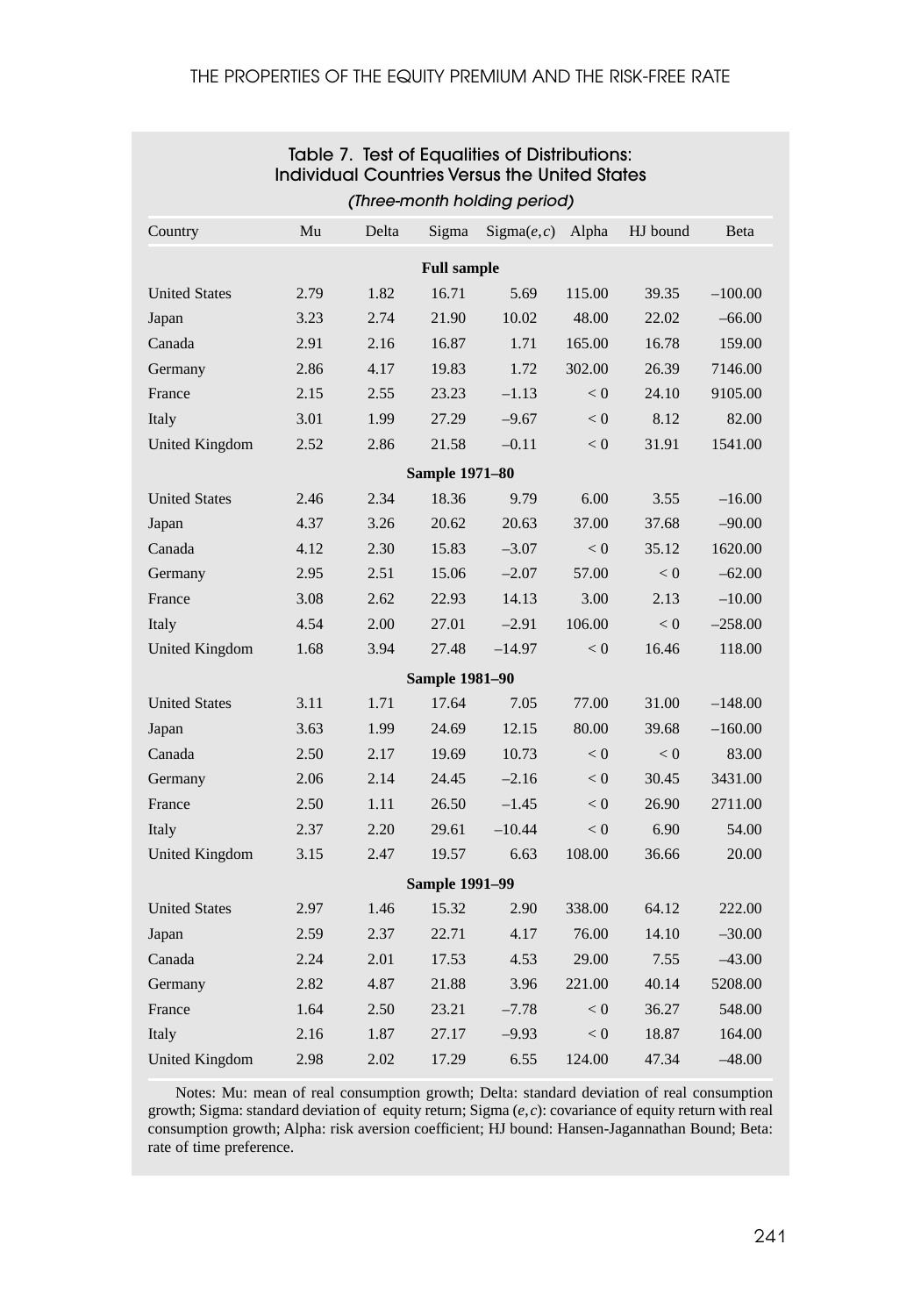standard errors of the estimates are taken into account, estimates may be much smaller and even economically reasonable.

The picture is no more encouraging for subsamples. If we exclude the estimates obtained in the United States and France for the first subsample, the values of  $\alpha$  needed to match the mean equity premium in all countries for all four subsamples exceed 29 or, even worse, are negative, while estimates of the implicit rate of time preference are either negative or, when positive, are exceedingly large, implying that agents have a very short planning horizon.

It is instructive to consider the HJ bounds as they give an alternative perspective on the extent of the failures of the model. For the full sample, estimates of this lower bound range from 8, in the case of Italy, to 39 in the case of the United States. For the first subsample the range is from 2 (for France) to 37 (for Japan); in the second subsample from 6 (for France) to 39 (for Japan); in the third from 7 (for Germany) to 64 (for the United States). These numbers are very large when compared with the variability of consumption growth (see third column of Table 7) except for France in the first subsample. Hence, the failures of the model to match the means of the equity premium and risk-free rate across countries and sample periods are due to the lack of variability of the discount factor implicitly used to price assets in the model.

Are there ways to increase the variability of the discount factor using alternative specifications of the model? In other words, can some of the assumptions of the theory be altered so as to have a better match with the data in the dimensions we examined? We consider this question next.

### IV. Extensions

Many authors have modified the basic model of Section II and have claimed some success in reproducing features of the equity premium in the United States. Here we examine whether some of the proposed modifications have the potential to explain those features of the mean equity premium and of the mean risk-free rate across countries and sample periods that are left unexplained by the basic model. Conceptually, many of these alternative setups differ from the basic model because they introduce one or more parameters in the specification without altering the number of moments to be matched. Therefore, in judging their success one should also discount the additional degrees of freedom allowed in the exercise.

As Abel (1988), Black (1990), and Canova and Marrinan (1993) have pointed out, changes in the riskiness of an asset may have direct and indirect effects on asset prices. For example, an increase in the variance of dividends increases the equity premium and reduces the riskless rate of return as portfolio holders move away from riskier equities toward riskless assets. To study the implications of changes in the riskiness of equity, Kandel and Stambaugh (1990), Cecchetti, Lam, and Mark (1993), Bonomo and Garcia (1993), and Abel (1994) have adopted a Markov switching model for the dividend process and have claimed various degrees of success in replicating the first two moments of the equity premium and the autocorrelation function of equity returns at various horizons. Is the introduction of time variations in the riskiness of dividends quantitatively important in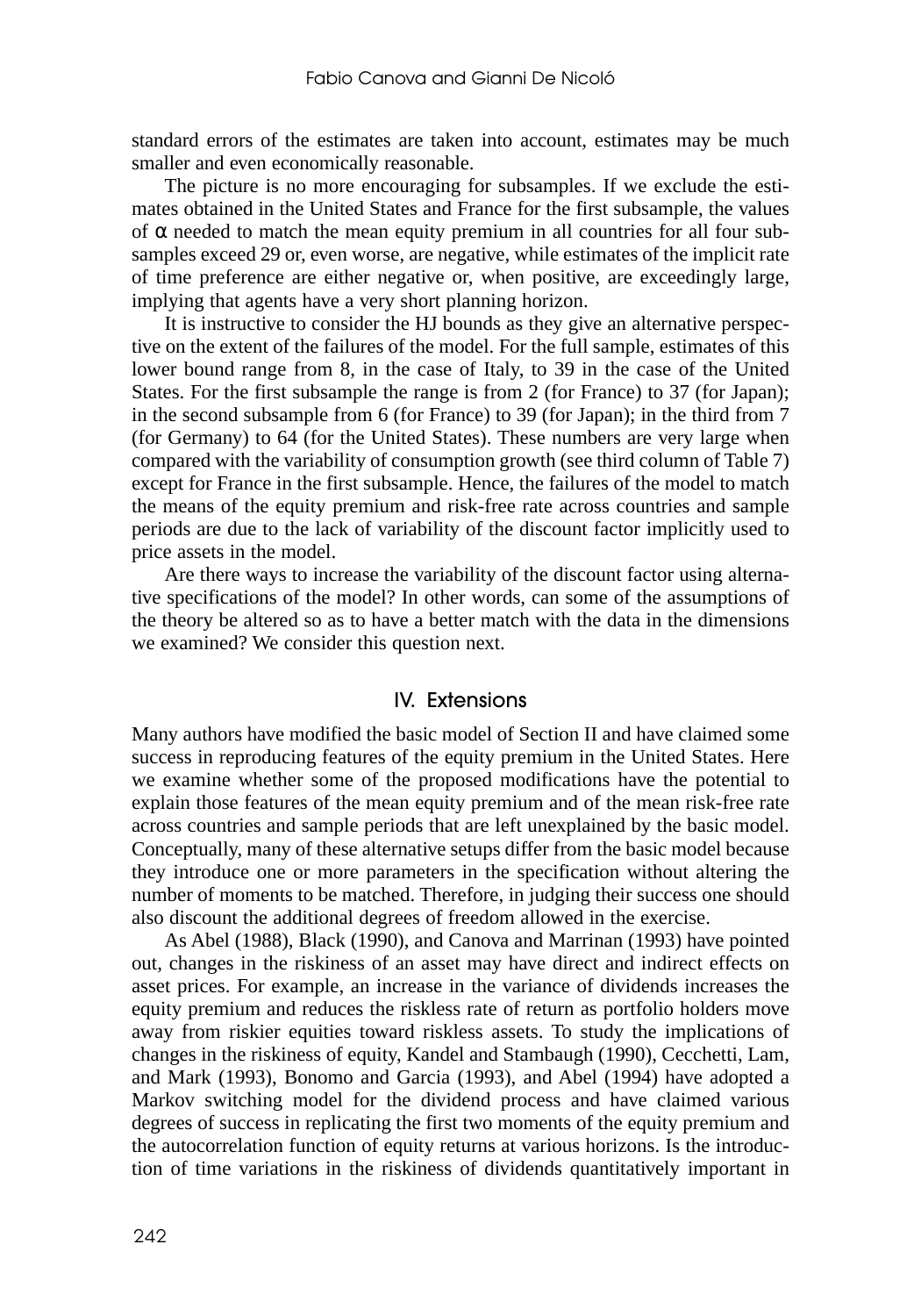bringing the model closer to the international evidence? In principle, this feature could be crucial as it may increase both conditionally and unconditionally the variability of the discount factor and therefore allow a better match with the data. In practice, this road does not seem too promising in our context. If the lack of heteroscedasticity in dividends is the reason the model fails, we need substantial cross-country differences in the structure of the time variation of second moments to match the existing cross-country differences in the mean of the equity premium and an increase in time variation in the second moments in the latter subsamples to account for the increase in magnitude of the mean equity premium. None of these features are present in the data: simple ARCH tests for conditional heteroscedasticity do not reject the null hypothesis of no time variations in the second moments of consumption in all countries. Moreover, we do not find any evidence of additional conditional heteroscedasticity in the latter two subsamples.

Labadie (1989) argued that the lack of a riskless rate of return in the real world may help explain the equity premium puzzle. For this reason she examined a version of the basic monetary model with cash-in-advance constraints. She showed that there are two channels through which inflation affects equity returns. First, because dividends are paid in money and can be used for consumption only in the next period, random variation in the money supply leads to variations in the purchasing power of dividends and equity returns over time. Second, because the intertemporal marginal rate of substitution and inflation are correlated, the model generates an inflation risk premium that equally affects the risk-free rate and equity returns. Labadie argues that the second effect is of minor importance and that once the link between inflation and the purchasing power of dividends is taken into account, the mean equity premium generated by the model is broadly consistent with the historical U.S. experience. Once again, this alteration is potentially important as inflation risk may substantially increase the variability of the discount factor. Nevertheless, adding inflation effects to the model does not help. First, note that the majority of the differences across countries and samples in the time series for the equity premium are due to differences in the time series of the risk-free rate. Because neither of the two effects influences the risk-free rate only, it is unlikely that adding inflation effects provides a better match of the mean of the equity premium. Following Labadie, we define the inflation risk premium as the covariance between  $S_t$  and  $\pi_t^{-1}$ , where

$$
S_t = \beta \left(\frac{c_{t+k}}{c_t}\right)^{-\sigma}
$$

and  $\pi_t$  is the inflation rate. Given a dividend process, we can obtain estimates of this covariance term, after we have pinned down β and  $\alpha$ . Setting β = 0.98 and  $\alpha$ varying from 2 to 20, we find that the largest inflation risk premium generated by the model is 0.003. Hence, quantitatively, the magnitude of the effect is small.

Next, we consider the issue of leverage. Mehra and Prescott (1985) examined whether leverage was crucial in accounting for the large discrepancy between the model and the data and concluded that it was not. On the other hand, Benninga and Protopapadakis (1990) and Kandel and Stambaugh (1991) argue that leverage is an important ingredient if one wants to obtain a better match between the model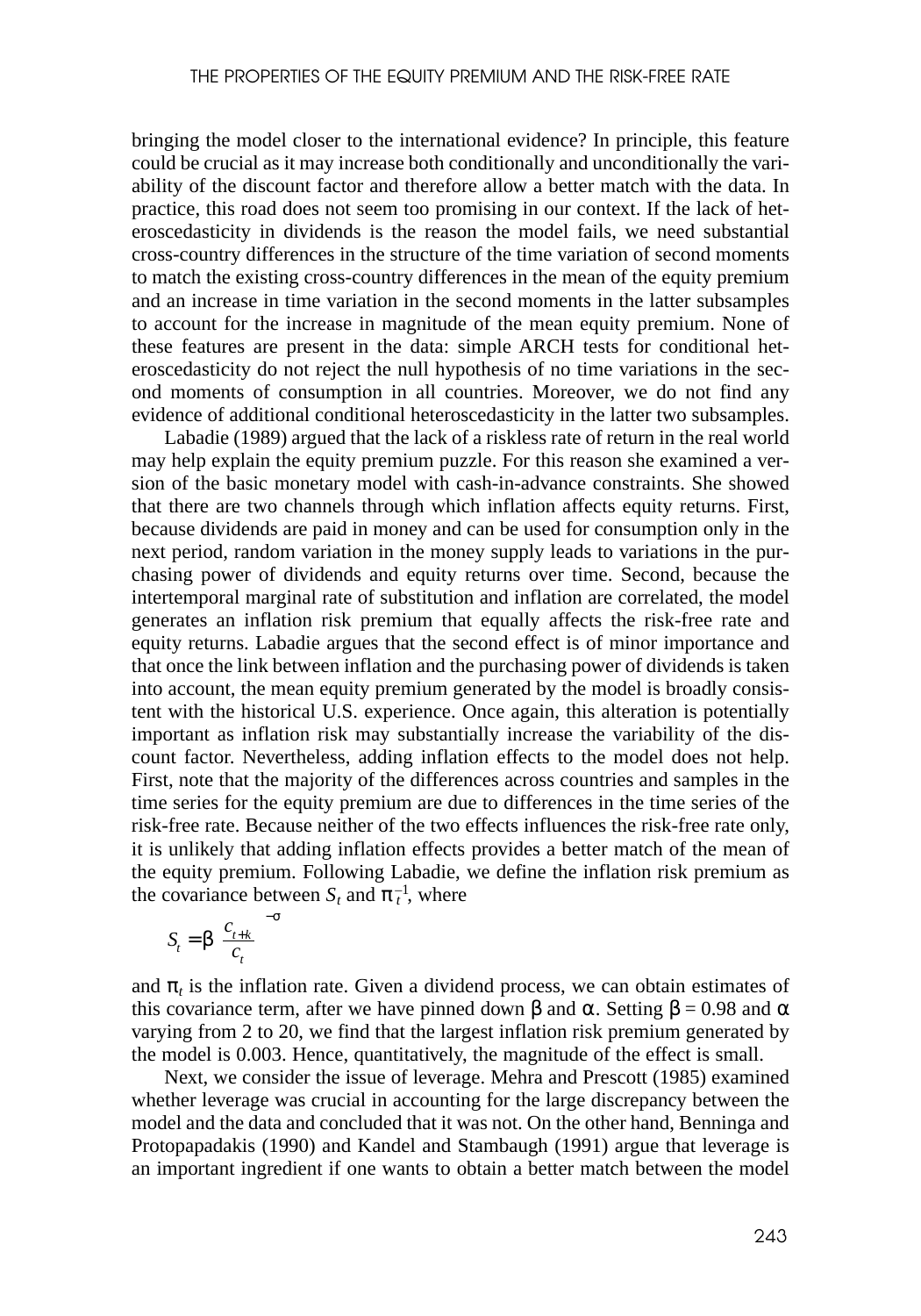and the data. However, the value of the leverage parameter used by these authors is either too high or too unconstrained. Cecchetti, Lam, and Mark (1993) claim that once the ratio of dividends to consumption is set close to the historical average, the model fails to match the data. Can leverage generate substantial variability to the discount factor for all countries and all samples? The answer is no. The countries we are considering are the most industrialized in the world and their leverage characteristics are similar except, perhaps, for Italy, where the percentage of equity financing is slightly lower than in the other countries (0.11 vs. 0.17 on average for the other G-7 countries). Similarly, the leverage characteristics of these countries did not display marked differential trends across time able to account for the time variation in the means we highlighted in Section I.

In an attempt to solve the (EP-R) puzzle with U.S. data, several researchers, including Weil (1989) and Campbell (1999), have used a more flexible specification of preferences than the one employed in Section II. The basic specification forces the elasticity of substitution and the coefficient of relative risk aversion to be reciprocals of one another, but there is no reason to expect that this is the case, because risk aversion describes the reluctance of agents to substitute across states of the world while elasticity of substitution describes the preference of consumers for smoothing across time. Can a more flexible specification of preferences correct the inherent failures of the model? Instead of equation (2), consider the following recursive utility function:

$$
U_t = \left\{ (1 - \beta) C_t^{\frac{1 - \alpha}{\theta}} + \beta E_t \left( U_{t+1}^{1 - \alpha} \right)^{\frac{1}{\theta}} \right\}^{\frac{\theta}{1 - \alpha}},\tag{10}
$$

where  $\theta = (1-\alpha)/(1-\phi^{-1})$ ,  $\phi$  is the elasticity of substitution, and  $\alpha$ , as before, is the coefficient of relative risk aversion. It is easy to verify that equation (2) can be obtained by setting  $\alpha = \phi^{-1}$ . Also, let the wealth accumulation equation be  $Z_{t+1} = (1 + R_{t+1}^z)^* (Z_t - C_t)$ , where  $R_{t+1}^z$  is the net rate of return on the portfolio of all invested wealth. Repeating the maximization problem and assuming that consumption and equity returns are homoscedastic and jointly log normally distributed, we obtain:

$$
R = -\ln(\beta) + \frac{1}{\phi}\mu + \frac{\theta - 1}{\phi}\sigma_z^2 - \frac{0.5\delta^2\theta}{\phi^2}
$$
\n(11)

$$
EP = \frac{\theta}{\phi} \text{cov}\Big(\ln\Big(1 + R_{t,1}^e\Big), \ln\Big(x_{t+1}\Big)\Big) + (1 - \theta) \text{cov}\Big(\ln\Big(1 + R_{t,1}^e\Big), \ln\Big(1 + R_{t+1}^z\Big)\Big) - 0.5\sigma^2. \tag{12}
$$

The equity premium is now a weighted average of the covariance between equity returns and consumption and the covariance between equity returns and wealth returns. Note that when  $\theta = 0$  we obtain the standard static CAPM model. Since we have a new parameter to play with  $(\phi)$ , the tight link between  $\alpha$  and  $\beta$  and the means of the equity premium and the risk-free rate are severed. For example, it is no longer true that a low  $\phi$  is needed to solve equation (12) since the covariance between equity and wealth may be high. Furthermore, high variance of wealth or high values of  $\phi$  may make estimates of  $\beta$  obtained from equation (11)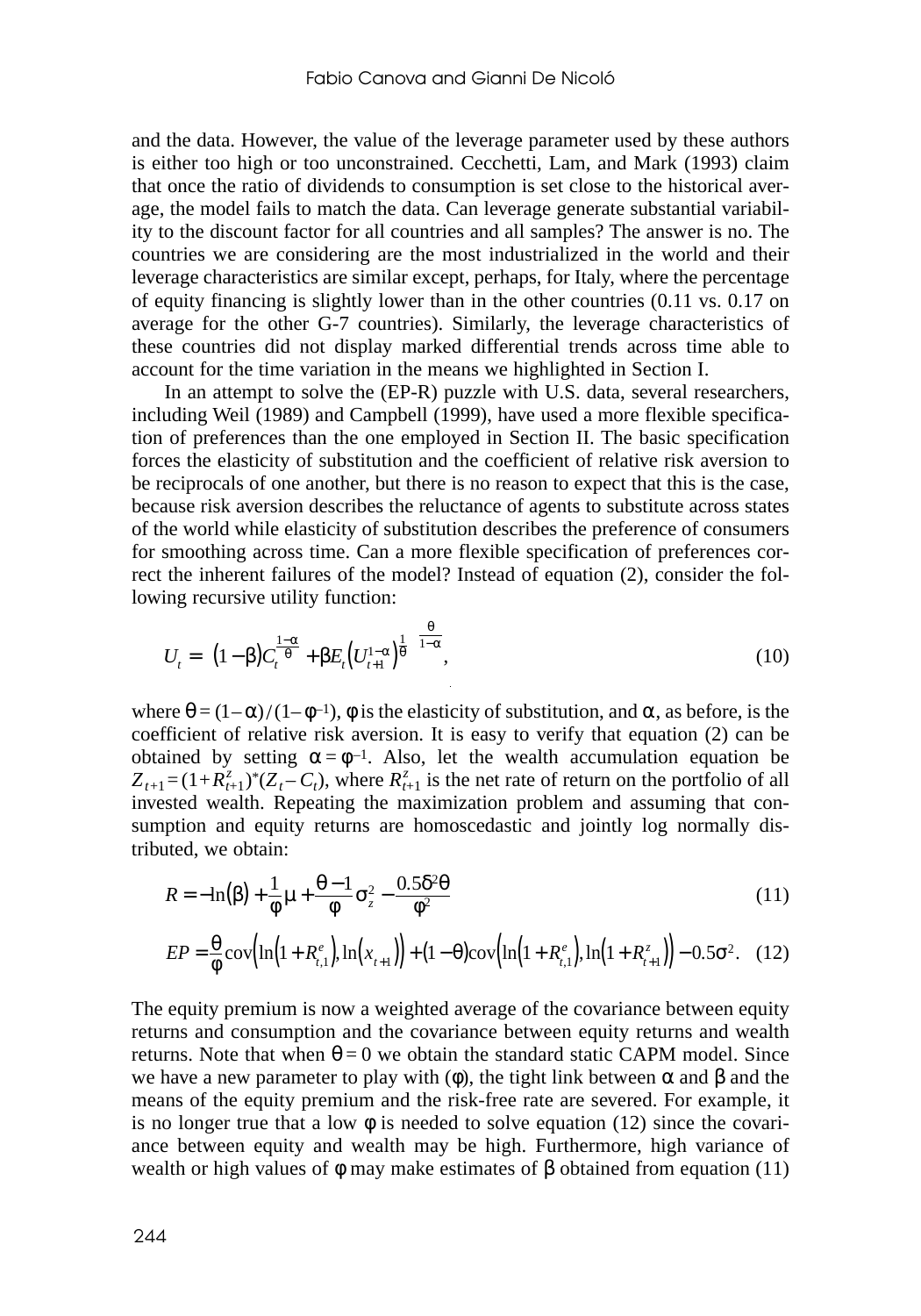|                      | Table 8. Equity Premium and Risk-Free Rate: |              |                              |         | Nonexpected Utility Specification |         |                      |              |
|----------------------|---------------------------------------------|--------------|------------------------------|---------|-----------------------------------|---------|----------------------|--------------|
|                      |                                             |              | (Three-month holding period) |         |                                   |         |                      |              |
| Country              | Phi = $0.5$<br>Alpha                        | <b>B</b> eta | Phi = $1.5$<br>Alpha         | Beta    | Phi = $0.5$<br>Alpha              | Beta    | Phi = $1.5$<br>Alpha | <b>B</b> eta |
|                      |                                             |              | <b>Full sample</b>           |         |                                   |         |                      |              |
| <b>United States</b> | 151                                         | $-3.59$      | 28                           | $-1.01$ | < 0                               | $-2.86$ | 1713                 | 15.85        |
| Japan                | 113                                         | $-4.03$      | 81                           | $-0.24$ | 9                                 | $-0.51$ | 594                  | 9.33         |
| Canada               | 170                                         | $-2.62$      | 266                          | 5.29    | 214                               | 3.86    | 204                  | 4.02         |
| Germany              | 319                                         | $-3.44$      | 233                          | 6.02    | 253                               | 5.42    | 261                  | 5.47         |
| France               | 41                                          | 0.70         | 128                          | 3.95    | 155                               | 4.64    | 179                  | 5.17         |
| Italy                | 106                                         | $-1.34$      | 95                           | 2.52    | 88                                | 3.23    | 78                   | 3.17         |
| United Kingdom       | < 0                                         | $-0.34$      | 163                          | 3.27    | 215                               | 3.98    | 255                  | 4.51         |

Notes: Phi: intertemporal elasticity of substitution; Alpha: risk aversion coefficient; Beta: implicit rate of time preference.

more reasonable. But is this the case in our data? Table 8 reports estimates of  $\alpha$ and of the implicit rate of time preferences when we set the intertemporal elasticity of substitution  $\phi$  to 0.5, 1.5, 2.5, and 5. Since estimates of the elasticity of substitution are typically small, we regard the first two values as more probable than the others. In the context of the expected utility framework these values would imply a coefficient of relative risk aversion of 2, 0.66, 0.4, and 0.2. To conserve space, we present the results for the full sample only. It is clear that estimates of the coefficients of relative risk aversion are still unreasonably large, regardless of the value of φ, typically 28 or larger. Estimates of the implicit rate of time discount are, however, a little more reasonable. For example, for the case of  $\phi = 1.5$ , estimates range from 2.5 percent to 6 percent, while for Japan and the United States estimates are negative but small. Hence, separating risk aversion and the elasticity of substitution improves the qualitative ability of the model to replicate the mean of the risk-free rate. However, the model still struggles to match the mean of the equity premium.

Finally, several authors, including Abel (1999) and Campbell and Cochrane (1999), have argued that to match both the time-series properties of the equity premium and stock return volatility in the United States it is necessary that risk aversion vary over time. From equation (9) it is clear that if risk aversion varies over time, the variability of the discount factor will increase. Since none of the models we have considered so far displays this feature, they suggest using preference specifications that display habit formation. The utility function they use is

$$
U_t = \frac{\beta^j \left(C_t - X_t\right)^{1-\alpha} - 1}{1-\alpha},\tag{13}
$$

where  $X_t$  is the level of habit that, in representative agent models, corresponds to the past level of per capita consumption. Defining  $S_t = (X_t - C_t)/C_t$ , the coefficient of risk aversion at date *t* is  $\zeta_t = \alpha / S_t$ . In a final attempt to see if existing modifications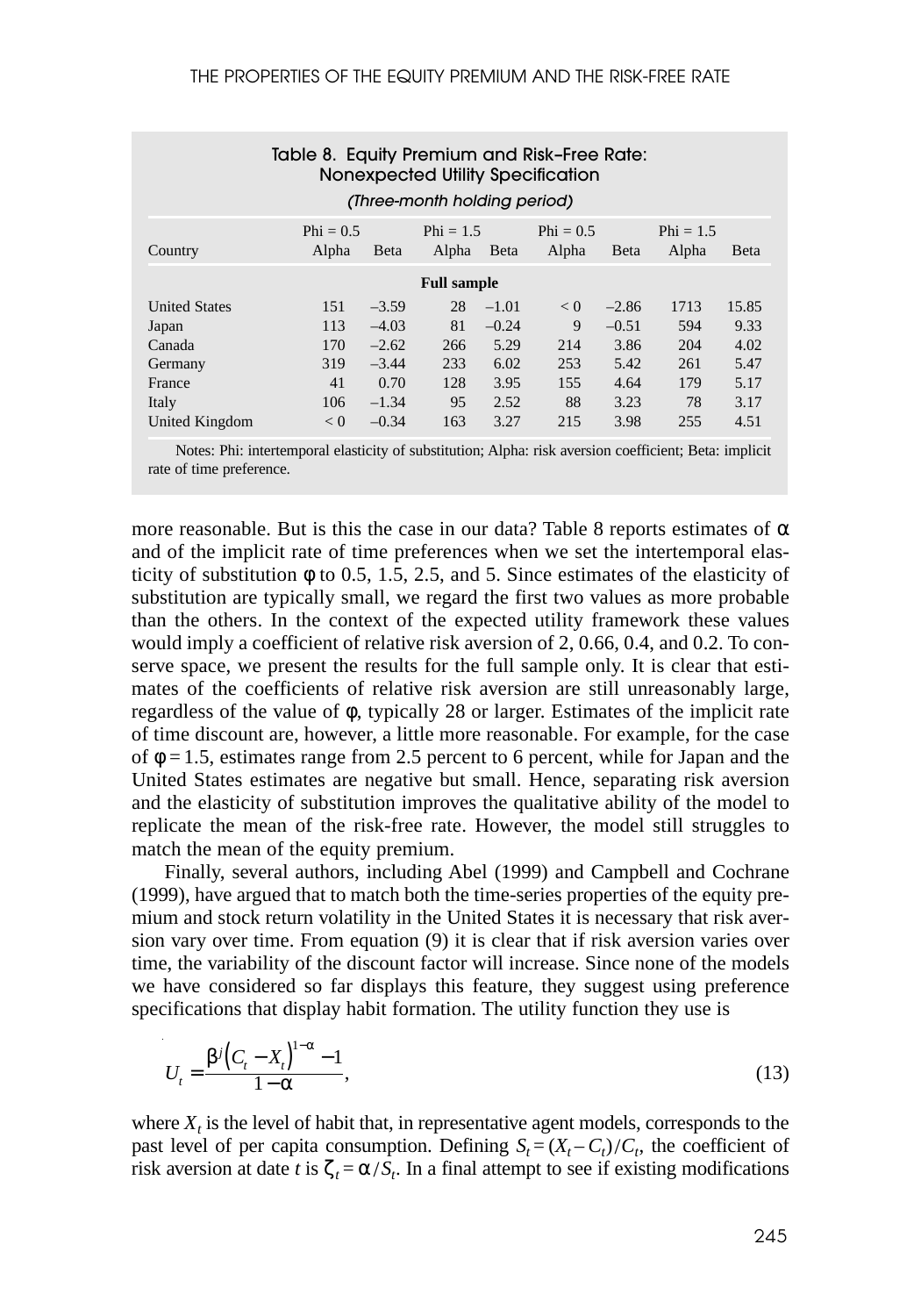can help to reconcile the differences between the model and the equity premium data, we first computed values of  $\zeta$  that match the mean of the equity premium on a rolling sample of 10 years for each country. Then, given several values of  $\alpha$  and the process for the mean of consumption for that decade, we produced a time-series estimate of the level of habit needed to explain the mean of the equity premium in the seven countries. We display this time series in Figure 4, when we select  $\alpha = 2$ , together with the time series for the mean of consumption (computed over the 10 year window) and the implicit rate of time preference that would be obtained from the corresponding equation for the risk-free rate. The habit persistence specification will receive support in the data if the time series for the level of habit and for real consumption have roughly the same properties for all G-7 countries.

The figure shows that the time-series properties of the estimate of the level of habit are very different from those of consumption. The series are more volatile, have a somewhat different trend (more evident in the case of the United Kingdom), and present large spikes typically at times when volatility of stock returns increases. The implied rate of time preference has a hump-shaped path that mirrors, once again, the behavior of the mean of inflation in the period. Hence, we conclude that even a model with time-varying risk aversion is not able to explain the time-series properties of the mean of the equity premium across countries.

### V. Conclusions

In this paper we studied the (EP-R) relationship from two different points of view. First, we characterized the relationship empirically in a number of industrialized countries for various subsamples starting in 1970. We showed that important instabilities emerge both across time and across countries. These features are neglected when we restrict the analysis to the United States alone or to the entire time period. We highlighted that both the distribution of the risk-free rate and of the equity premium display differences across countries and time periods, that the heterogeneities in the risk-free rate are linked to differences in inflation rates across time and countries, and that the differences in the equity premium are equally due to differences in the risk-free rate and in equity returns across countries and time.

We examined the performance of a consumption-based CAPM when confronted with the richness of the cross-country cross-sample evidence. We showed that the model fails to account for the heterogeneities in the data. The value of the risk aversion parameter needed to match the mean equity premium is exceedingly large, while the value of the rate of time preferences needed to match the mean of the riskfree rate is in most cases unreasonable. The Hansen-Jagannathan bounds indicate that in all cases it is the low variability of the discount factor used to price assets that is to blame for the failures. We then studied whether several modifications of the model, designed to increase the variability of this discount factor, help to reconcile the model with the data. Although all these alterations are potentially useful, and some of them help to make the rate of time preference more reasonable, in practice their role in solving the equity premium puzzle is small. Hence, the discrepancy between the theory and the data is still large and more work needs to be done to try to explain the time-series patterns that emerge from stock and bond markets.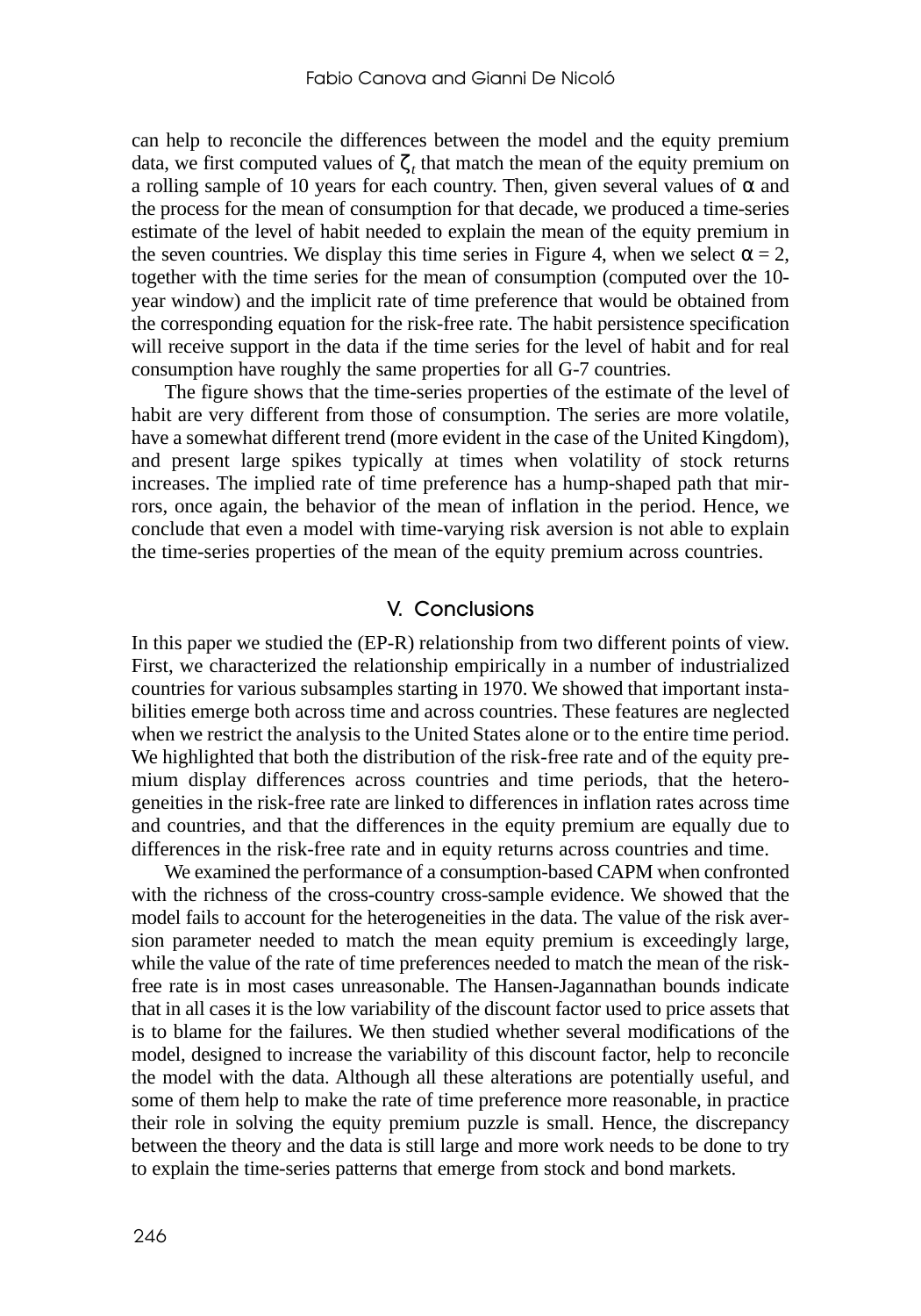

Figure 4. Habit Formation Model

Overall, our results suggest that a truly satisfactory understanding of these patterns is more challenging than previously believed: it requires a model capable of accounting not only for the relative size of the equity premium and of the risk-free rate, but also for the cross-country and cross-time differences we have documented. We believe that either some form of heterogeneity, which may be individualspecific, as in Constantinides and Duffie (1996), or country-specific, along the lines of Mankiw and Zeldes (1991) or Marcet and Singleton (1999), or the presence of market incompleteness and transaction costs, along the lines of Telmer (1993) or Heaton and Lucas (2000), could help explain the complexity of asset return characteristics across time and countries.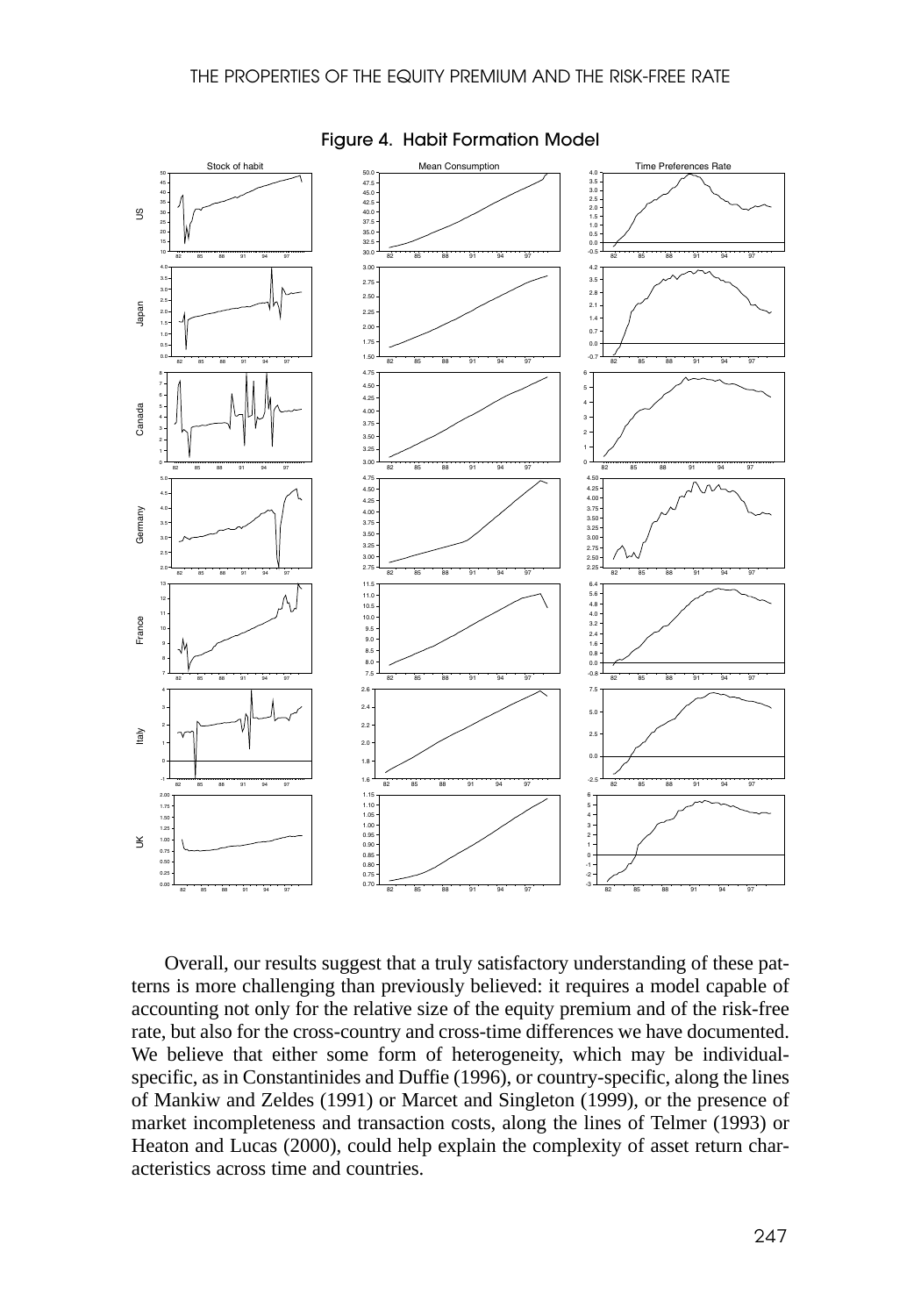#### **REFERENCES**

Abel, Andrew B., 1988, "Stock Prices under Time Varying Dividend Risk: An Exact Solution to an Infinite Horizon General Equilibrium Model," *Journal of Monetary Economics,* Vol. 22 (November), pp. 375–93.

-, 1994, "Exact Solutions for Expected Rates of Return under Markov Regime Switching: Implications for the Equity Premium Puzzle," *Journal of Money, Credit and Banking,* Vol. 26 (August), pp. 345–61.

———, 1999, "Risk Premia and Term Premium in General Equilibrium," *Journal of Monetary Economics,* Vol. 43 (February), pp. 3–33.

- Aiyagary, S. Rao, 1993, "Explaining Financial Market Facts: The Importance of Incomplete Markets and Transaction Costs," *Federal Reserve of Minneapolis Quarterly Review* (Winter), pp. 17–31.
- Baxter, Marianne, 1994, "Real Exchange Rates and Real Interest Differentials: Have We Missed the Business-Cycle Relationship?" *Journal of Monetary Economics,* Vol. 33, No. 1 (February), pp. 5–37.

-, and Urban Jermann, 1997, "The International Diversification Puzzle Is Worse Than You Think," *American Economic Review,* Vol. 87, No. 1, pp. 170–80.

- Benninga, Simon, and Aris Protopapadakis, 1990, "Leverage, Time Preference, and the 'Equity Premium Puzzle,'" *Journal of Monetary Economics,* Vol. 25 (January), pp. 49–58.
- Black, Fischer, 1990, "Mean Reversion and Consumption Smoothing," *The Review of Financial Studies,* Vol. 3, No. 1, pp. 107–14.
- Blanchard, Olivier, 1993, "Movements in the Equity Premium," *Brookings Paper on Economic Activity: 2*, Brookings Institution, pp. 75–138.
- Bonomo, Marco, and René Garcia, 1993, "Disappointment Aversion as a Solution to the Equity Premium and the Risk-Free Rate Puzzles," CRDE No. 2793 (Montreal: University of Montreal, CRDE).
- Campbell, John Y., 1999, "Asset Prices, Consumption and the Business Cycle," *Handbook of Macroeconomics,* ed. by John B. Taylor and Michael Woodford (Amsterdam: North Holland).

———, and John H. Cochrane, 1999, "By Force of Habit: A Consumption-Based Explanation of Aggregate Stock Market Behavior," *Journal of Political Economy,* Vol. 107, No. 2 (April), pp. 205–51.

- Canova, Fabio, and Gianni De Nicoló, 1995, "The Equity Premium and the Risk Free Rate: A Cross Country, Cross Maturity Examination," CEPR Discussion Paper No. 1119 (London: Center for Economic Policy Research).
- Canova, Fabio, and Jane Marrinan, 1993, "Profits, Risk, and Uncertainty in Foreign Exchange Markets," *Journal of Monetary Economics,* Vol. 32 (November), pp. 259–86.
	- ———, 1996, "Reconciling the Term Structure of Interest Rates with the Consumption-Based ICAP Model," *Journal of Economic Dynamics and Control,* Vol. 20 (April), pp. 709–50.
- Cecchetti, Stephen G., Pok-Sang Lam, and Nelson C. Mark, 1993, "The Equity Premium and the Risk Free Rate: Matching the Moments," *Journal of Monetary Economics,* Vol. 31 (February), pp. 21–45.
- Constantinides, George M., 1990, "Habit Formation: A Resolution of the Equity Premium Puzzle," *Journal of Political Economy,* Vol. 98 (June), pp. 519–43.

———, and Darrell Duffie, 1996, "Asset Prices with Heterogeneous Consumers," *Journal of Political Economy,* Vol. 104, No. 2 (April), pp. 219–40.